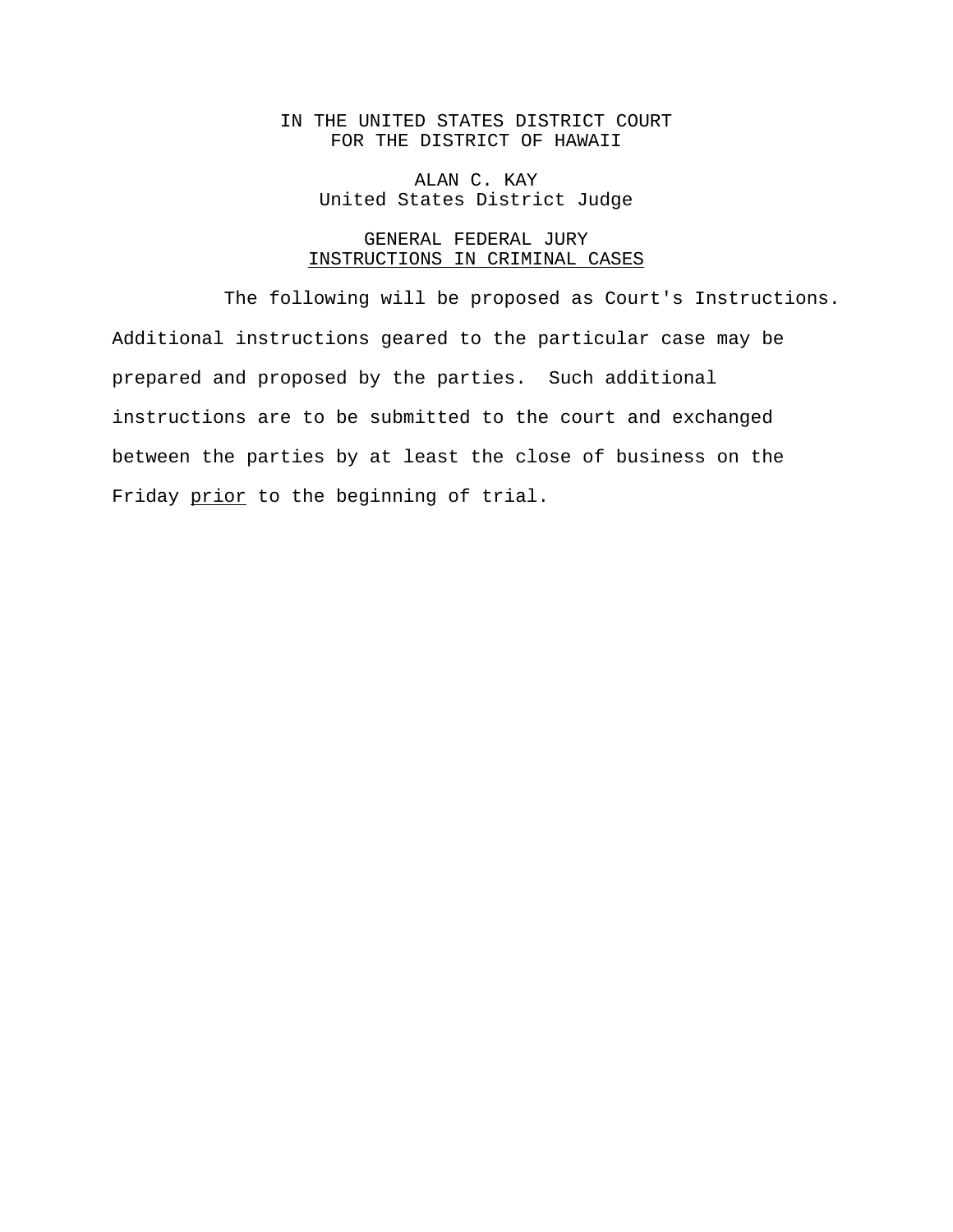# INDEX TO BASIC INSTRUCTIONS

No.

| 1         | DUTY OF JUDGE                                     |
|-----------|---------------------------------------------------|
| $1 - 1$   | DEFENDANT'S RIGHT NOT TO TESTIFY                  |
| 2A        | DUTY TO FOLLOW INSTRUCTIONS - SINGLE DEFENDANT    |
| 2B        | SAME - MULTIPLE DEFENDANT                         |
| 3A        | PRESUMPTION OF INNOCENCE, BURDEN OF PROOF,        |
|           | REASONABLE DOUBT - TESTIFYING DEFENDANT           |
| 3B        | SAME - NON-TESTIFYING DEFENDANT                   |
| 4A        | EVIDENCE - EXCLUDING ARGUMENT OF COUNSEL          |
| 4B        | SAME - INCLUDES PROVISIONS REGARDING JUDGE'S      |
|           | COMMENTS AND QUESTIONS DURING TRIAL               |
| 5         | EVIDENCE - INFERENCES - DIRECT AND                |
|           | CIRCUMSTANTIAL                                    |
| 6         | CREDIBILITY OF WITNESSES                          |
| 7A        | IMPEACHMENT ON BASIS OF INCONSISTENT EVIDENCE     |
| 7B        | IMPEACHMENT ON BASIS OF INCONSISTENT EVIDENCE AND |
|           | ON BASIS OF WITNESS' PRIOR CONVICTIONS            |
| 7C        | IMPEACHMENT OF DEFENDANT ON BASIS OF INCONSISTENT |
|           | EVIDENCE AND DEFENDANT'S TESTIMONY TO BE WEIGHED  |
|           | LIKE THAT OF ANY OTHER WITNESS                    |
| 7D        | IMPEACHMENT OF TESTIFYING DEFENDANT ON BASIS OF   |
|           | INCONSISTENT EVIDENCE AND PRIOR CONVICTIONS       |
| <b>7E</b> | SAME AS 7D; NO INCONSISTENT EVIDENCE AND PRIOR    |
|           | CONVICTIONS                                       |
| <b>7F</b> | SAME AS 7E; LIMITS USE OF PRIOR CONVICTIONS       |
|           | AGAINST TESTIFYING DEFENDANT                      |
| 7G        | IMPEACHMENT ON BASIS OF REPUTATION FOR TRUTH AND  |
|           | VERACITY AND INCONSISTENT EVIDENCE                |
| 7H        | IMPEACHMENT ON BASIS OF PRIOR CONVICTION AND      |
|           | REPUTATION FOR TRUTH AND VERACITY                 |
| 7I        | SAME AS 7B; IMPEACHMENT OF BOTH WITNESS AND       |
|           | TESTIFYING DEFENDANT ON BASIS OF INCONSISTENT     |
|           | EVIDENCE AND PRIOR CONVICTIONS                    |
| 8         | EXPERT WITNESS                                    |
| 9A        | ON OR ABOUT - KNOWINGLY - WILLFULLY               |
| 9Β        | ON OR ABOUT - KNOWINGLY                           |
| 10A       | SINGLE COUNT INDICTMENT; SINGLE DEFENDANT         |
| 10B       | MULTIPLE COUNT INDICTMENT; SINGLE DEFENDANT       |
| 10C       | SINGLE COUNT INDICTMENT; MULTIPLE DEFENDANTS      |
| 10D       | MULTIPLE COUNT INDICTMENT; MULTIPLE DEFENDANTS    |
| 11        | DUTY TO DELIBERATE                                |
| 12A       | VERDICT - SINGLE VERDICT FORM                     |
| 12B       | SAME - MULTIPLE VERDICT FORM                      |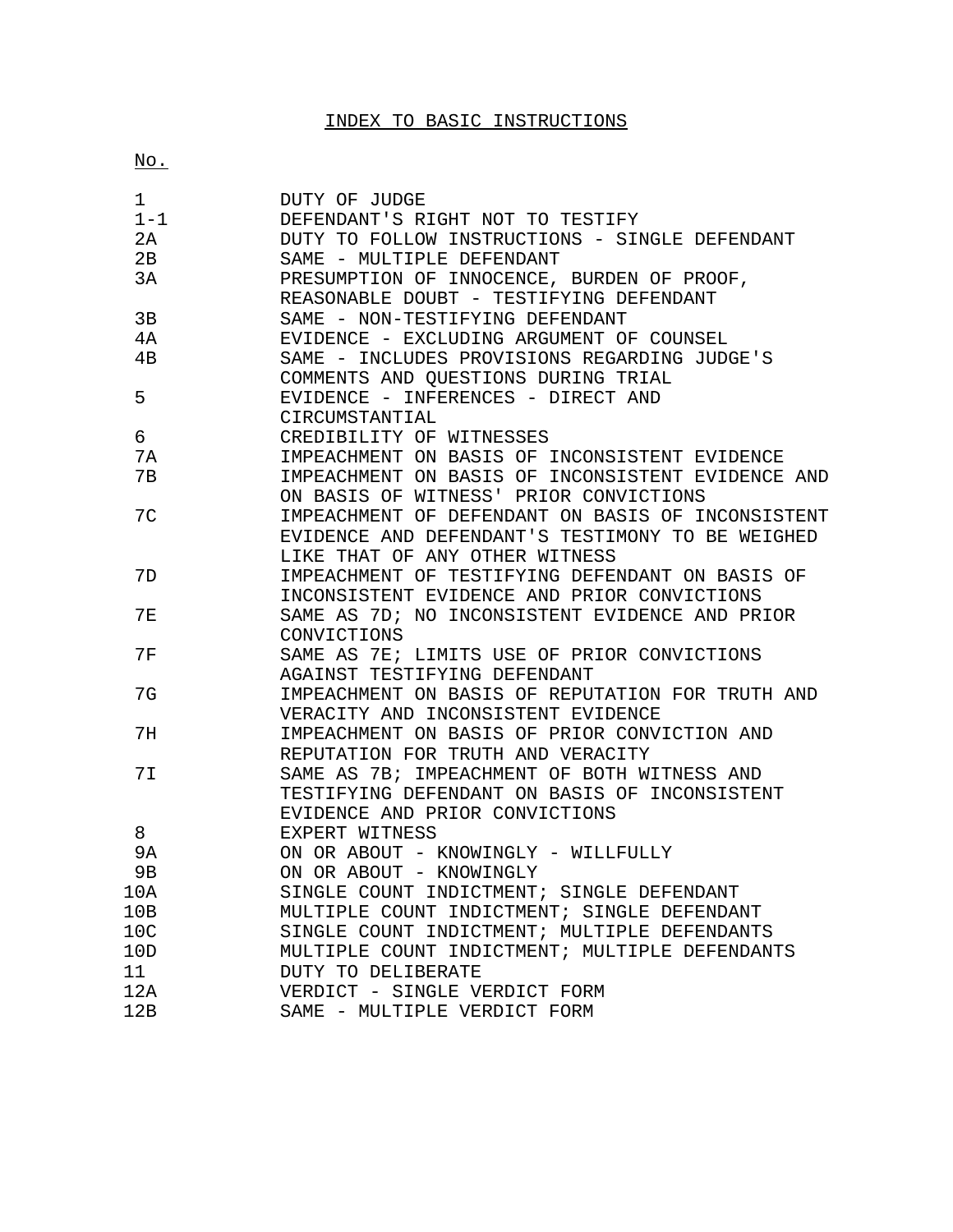Members of the Jury:

You have heard all of the evidence in the case as well as the final arguments of the lawyers for the parties.

It becomes my duty, therefore, to instruct you on the rules of law that you must follow and apply in arriving at your decision in the case.

In any jury trial there are, in effect, two judges. I am one of the judges; the other is the jury. It is my duty to preside over the trial and to determine what testimony and evidence is relevant under the law for your consideration. It is also my duty at the end of the trial to instruct you on the law applicable to the case.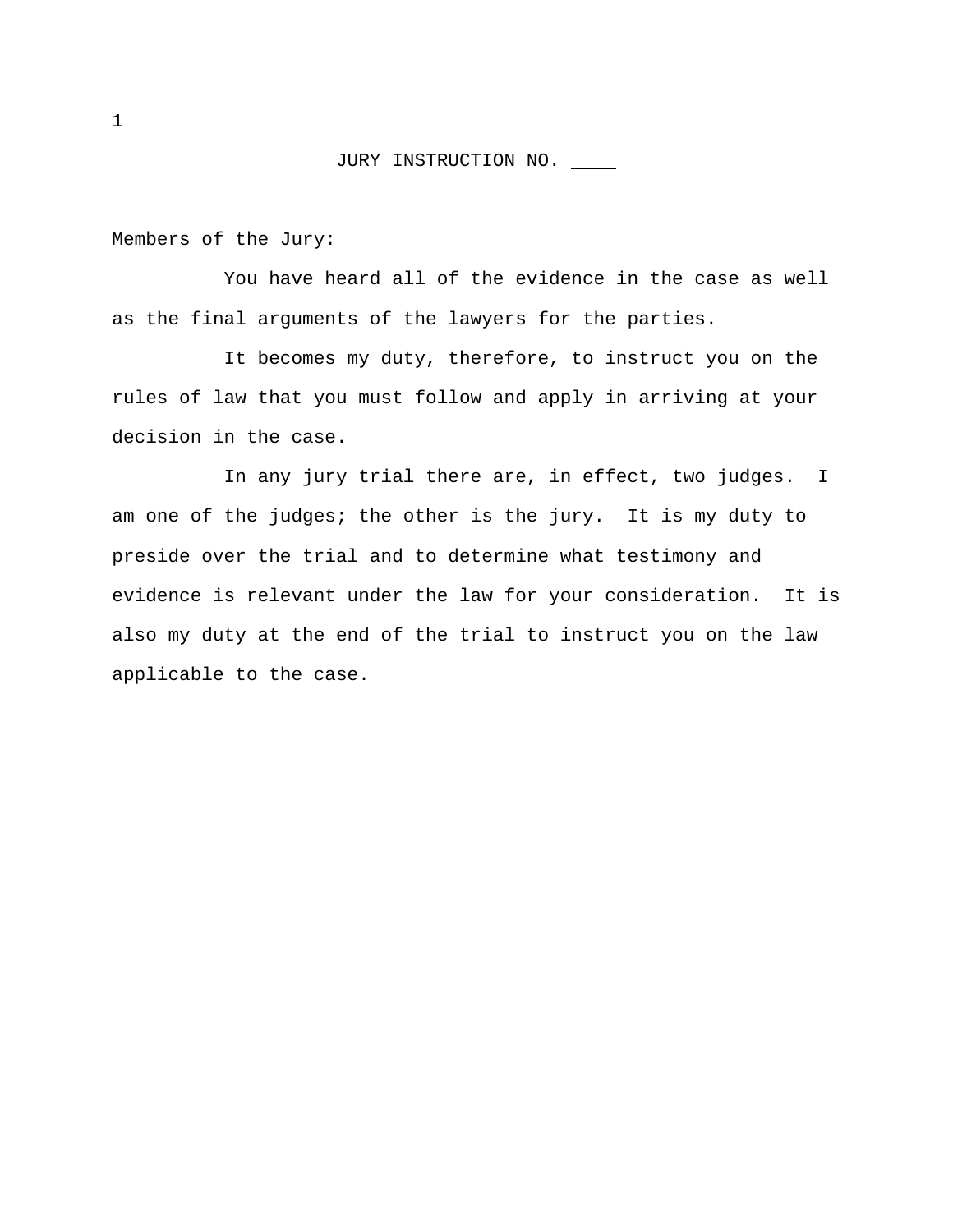The defendant has pleaded "not guilty" to the charge contained in the Indictment. This plea puts in issue each of the essential elements of the offense as described in these instructions, and imposes on the government the burden of establishing each of these elements by proof beyond a reasonable doubt. A defendant has the right to remain silent and never has to prove innocence or present any evidence. That the defendant may not testify is not to be held against the defendant.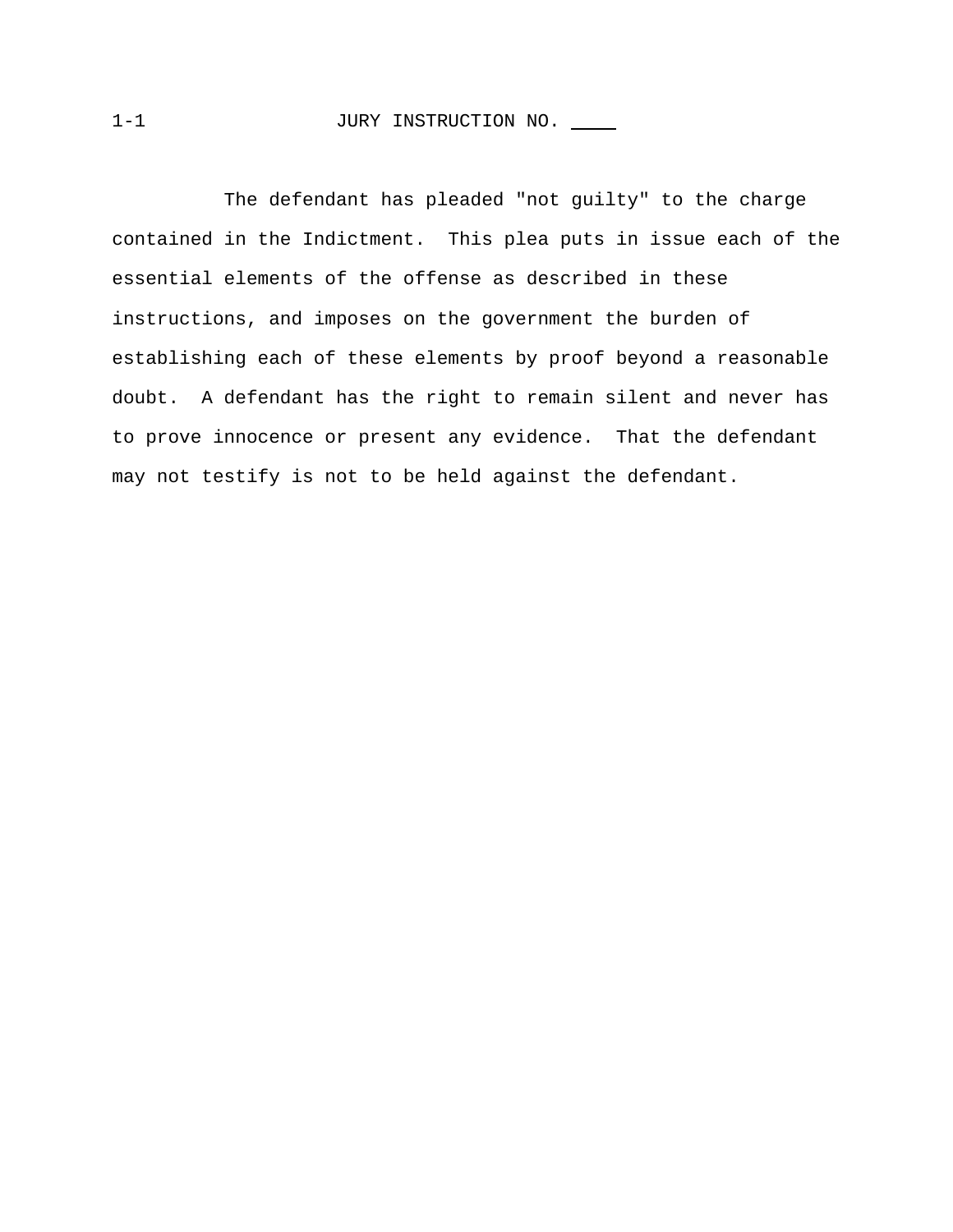You, as jurors, are the judges of the facts. But in determining what actually happened in this case -- that is, in reaching your decision as to the facts -- it is your sworn duty to follow the law I am now in the process of defining for you.

And you must follow all of my instructions as a whole. You have no right to disregard or give special attention to any one instruction, or to question the wisdom or correctness of any rule I may state to you. That is, you must not substitute or follow your own notion or opinion as to what the law is or ought to be. It is your duty to apply the law as I give it to you, regardless of the consequences.

By the same token it is also your duty to base your verdict solely upon the testimony and evidence in the case, without prejudice or sympathy. That was the promise you made and the oath you took before being accepted by the parties as jurors in this case, and they have the right to expect nothing less.

2A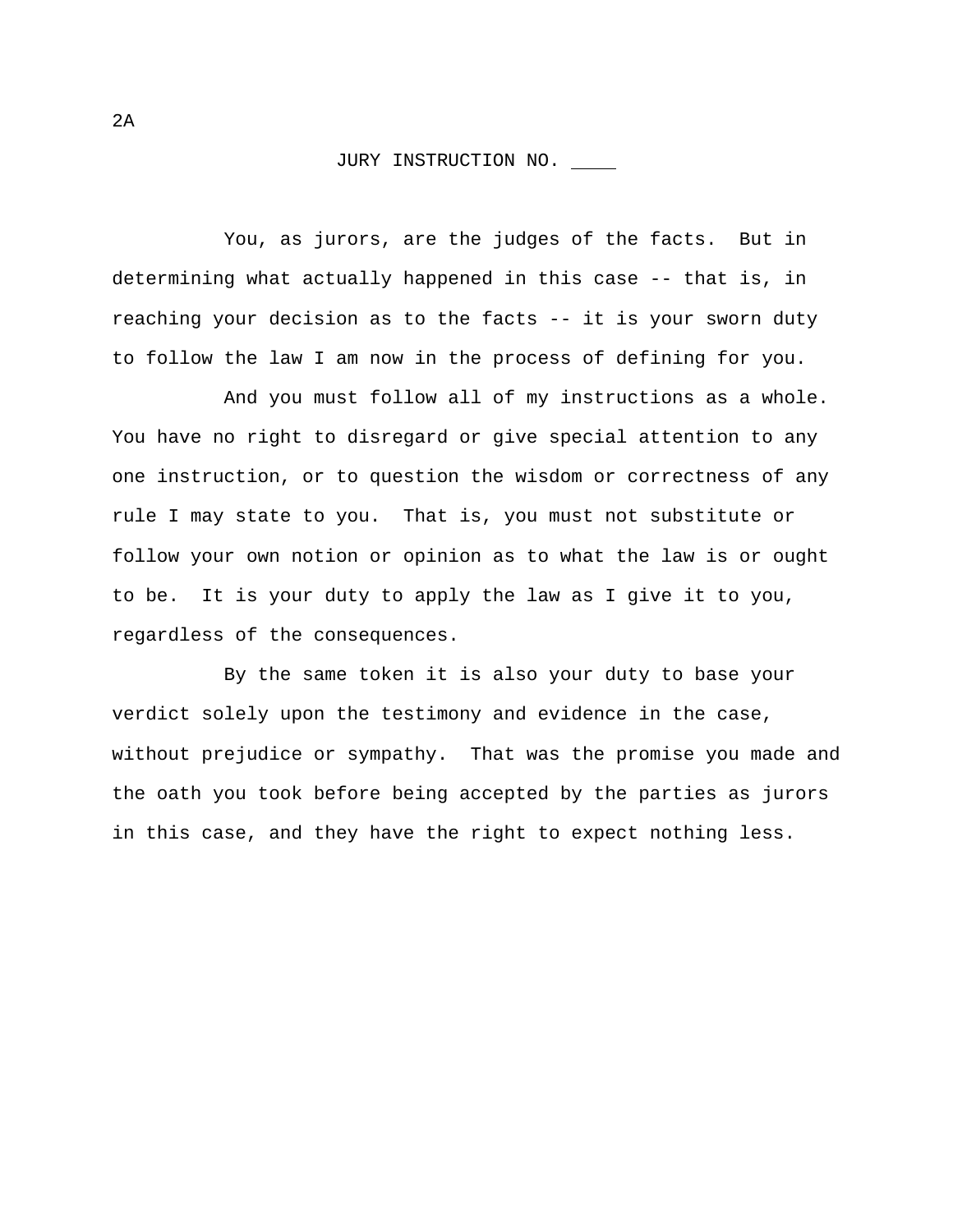You, as jurors, are the judges of the facts. But in determining what actually happened in this case -- that is, in reaching your decision as to the facts -- it is your sworn duty to follow the law I am now in the process of defining for you. Unless otherwise stated, you should consider each instruction to apply separately and individually to each Defendant on trial.

And you must follow all of my instructions as a whole. You have no right to disregard or give special attention to any one instruction, or to question the wisdom or correctness of any rule I may state to you. That is, you must not substitute or follow your own notion or opinion as to what the law is or ought to be. It is your duty to apply the law as I give it to you, regardless of the consequences.

By the same token it is also your duty to base your verdict solely upon the testimony and evidence in the case, without prejudice or sympathy. That was the promise you made and the oath you took before being accepted by the parties as jurors in this case, and they have the right to expect nothing less.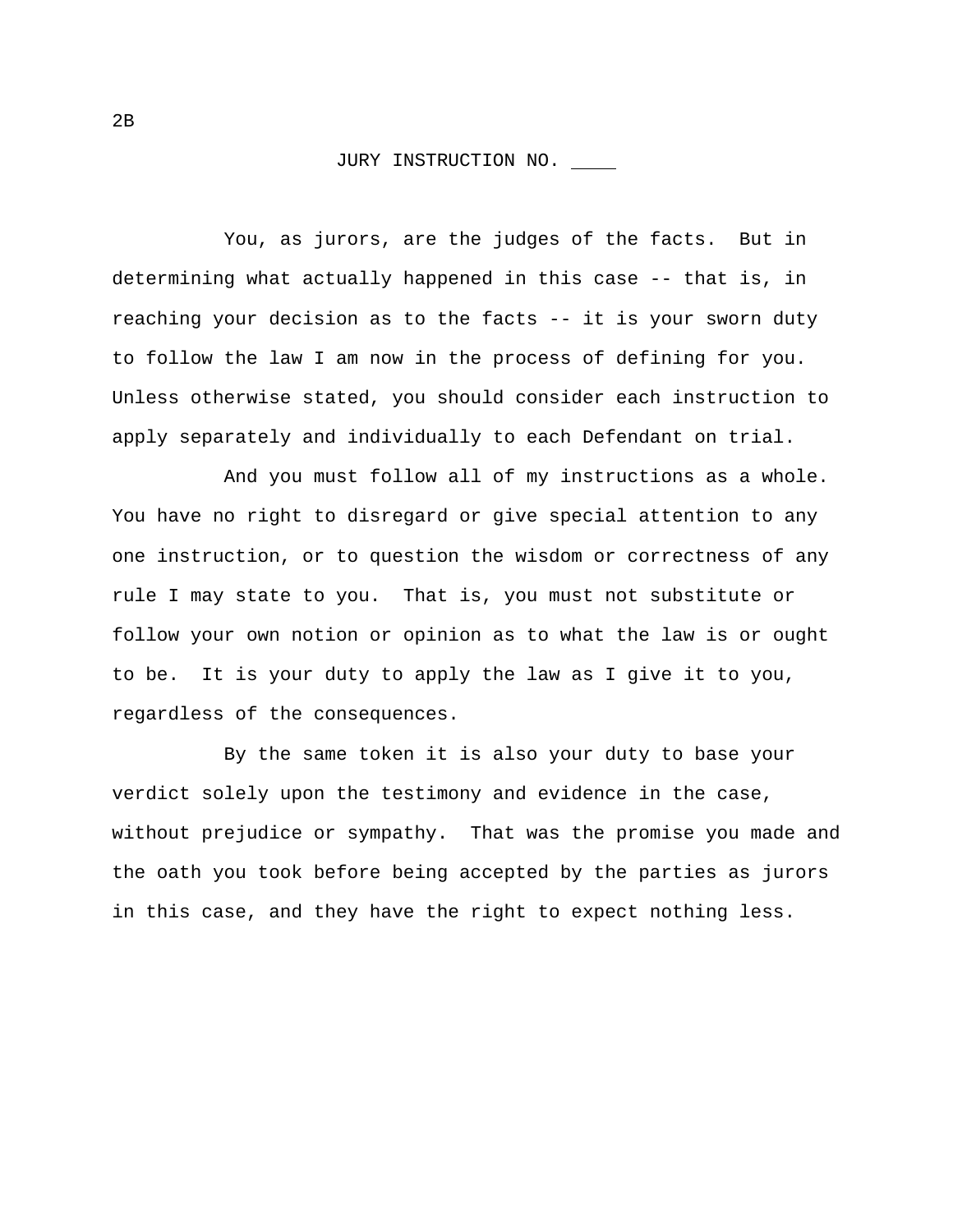The indictment or formal charge against a Defendant is not evidence of guilt. Indeed, the Defendant is presumed by the law to be innocent. The law does not require a Defendant to prove his/her innocence or produce any evidence at all. The Government has the burden of proving him/her guilty beyond a reasonable doubt, and if it fails to do so you must acquit him.

A reasonable doubt is a doubt based upon reason and common sense, and may arise from a careful and impartial consideration of all the evidence, or from lack of evidence. Proof beyond a reasonable doubt is proof that leaves you firmly convinced that the defendant is guilty.

If after a careful and impartial consideration with your fellow jurors of all the evidence, you are not convinced beyond a reasonable doubt that the defendant is guilty, it is your duty to find the defendant not guilty. On the other hand, if after a careful and impartial consideration with your fellow jurors of all the evidence, you are convinced beyond a reasonable doubt that the defendant is guilty, it is your duty to find the defendant guilty.

3A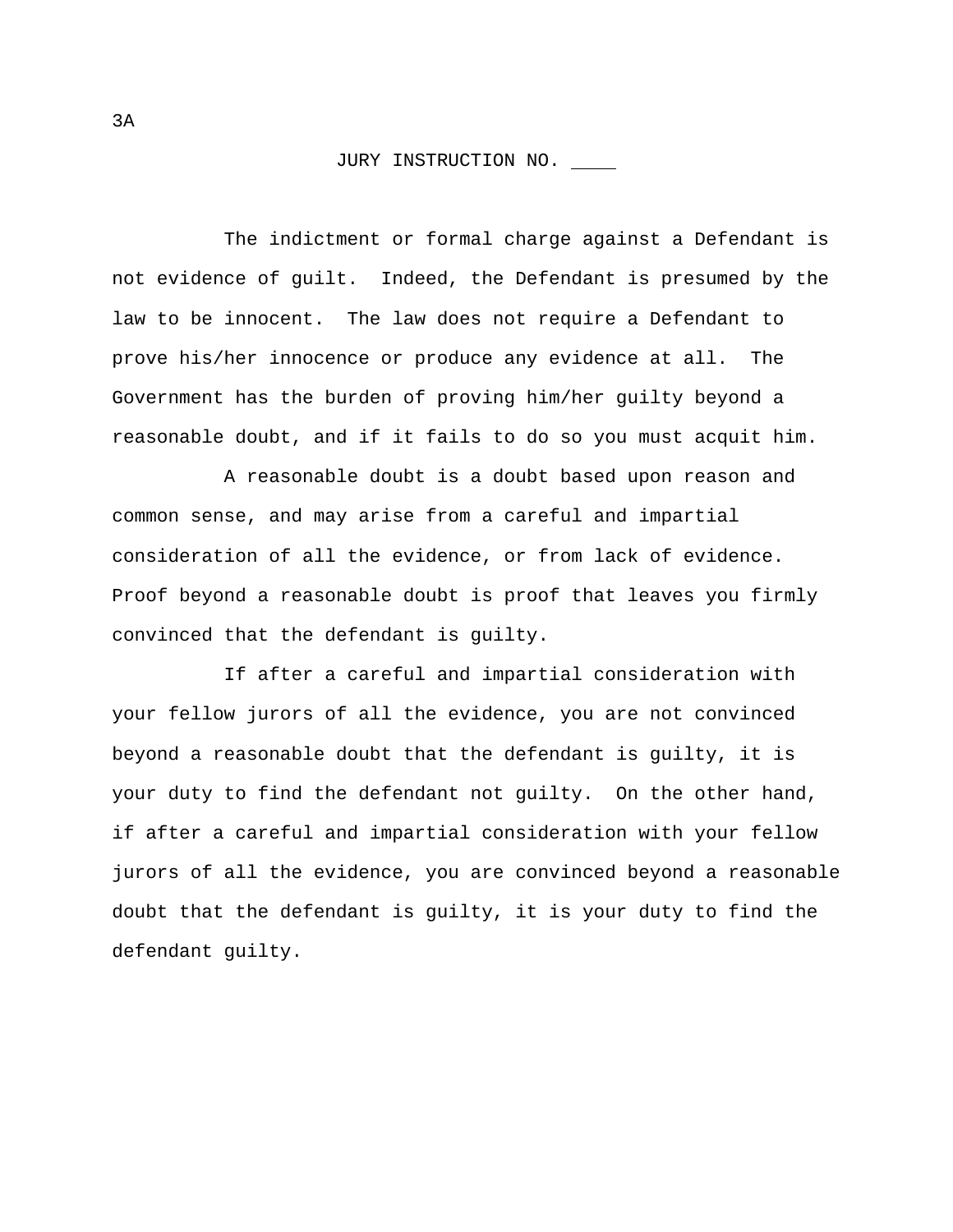The indictment or formal charge against a Defendant is not evidence of guilt. Indeed, the Defendant is presumed by the law to be innocent. The law does not require a Defendant to prove his/her innocence or produce any evidence at all and no inference whatever may be drawn from the election of a Defendant not to testify. The Government has the burden of proving him/her guilty beyond a reasonable doubt, and if it fails to do so you must acquit him.

A reasonable doubt is a doubt based upon reason and common sense, and may arise from a careful and impartial consideration of all the evidence, or from lack of evidence. Proof beyond a reasonable doubt is proof that leaves you firmly convinced that the defendant is guilty.

If after a careful and impartial consideration with your fellow jurors of all the evidence, you are not convinced beyond a reasonable doubt that the defendant is guilty, it is your duty to find the defendant not guilty. On the other hand, if after a careful and impartial consideration with your fellow jurors of all the evidence, you are convinced beyond a reasonable doubt that the defendant is guilty, it is your duty to find the defendant guilty.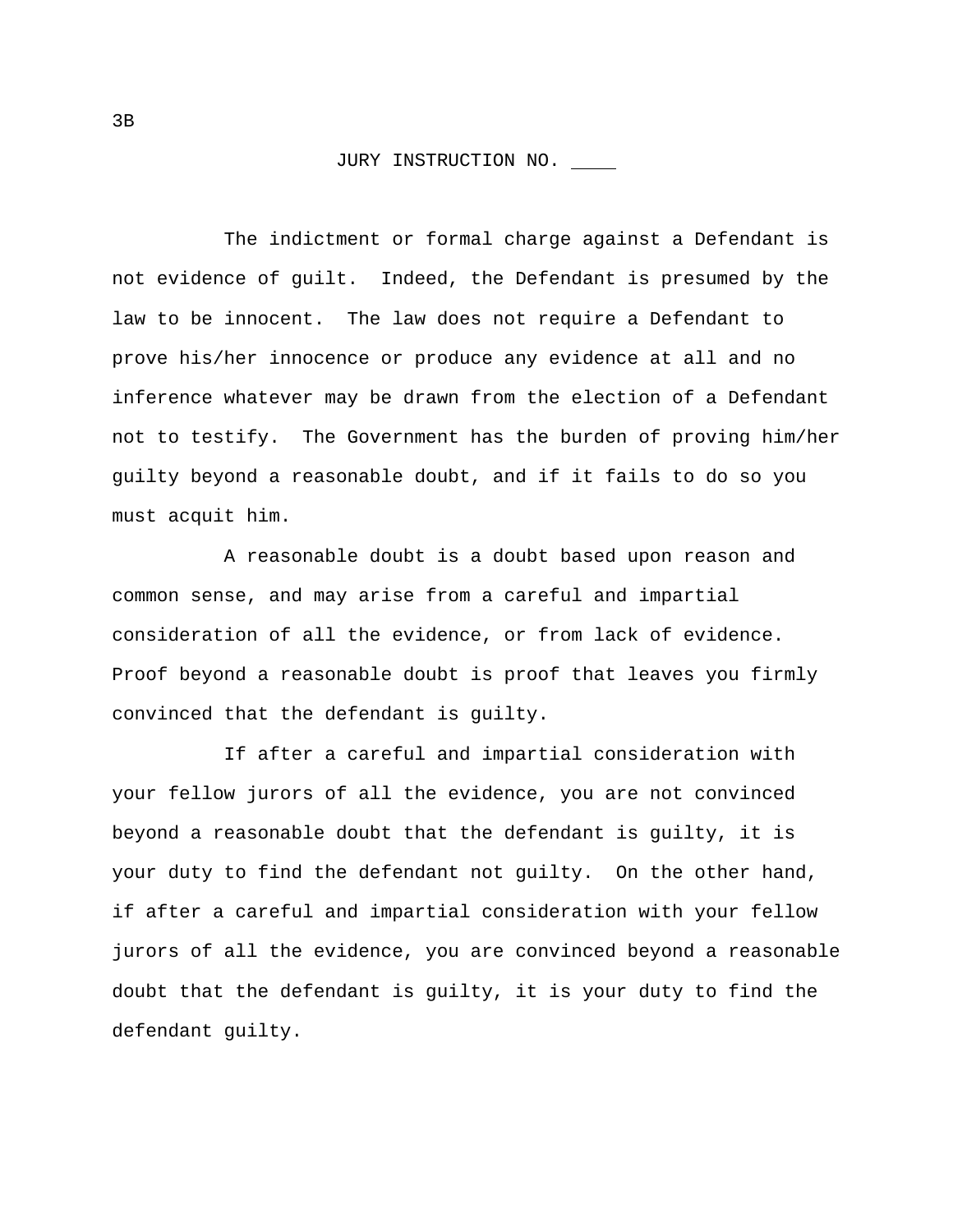As stated earlier, it is your duty to determine the facts, and in so doing, you must consider only the evidence I have admitted in the case. The term "evidence" includes the sworn testimony of the witnesses and the exhibits admitted in the record.

Remember that any statements, objections or arguments made by the lawyers are not evidence in the case. The function of the lawyers is to point out those things that are most significant or most helpful to their side of the case, and in so doing, to call your attention to certain facts or inferences that might otherwise escape your notice.

In the final analysis, however, it is your own recollection and interpretation of the evidence that controls in the case. What the lawyers say is not binding upon you.

4A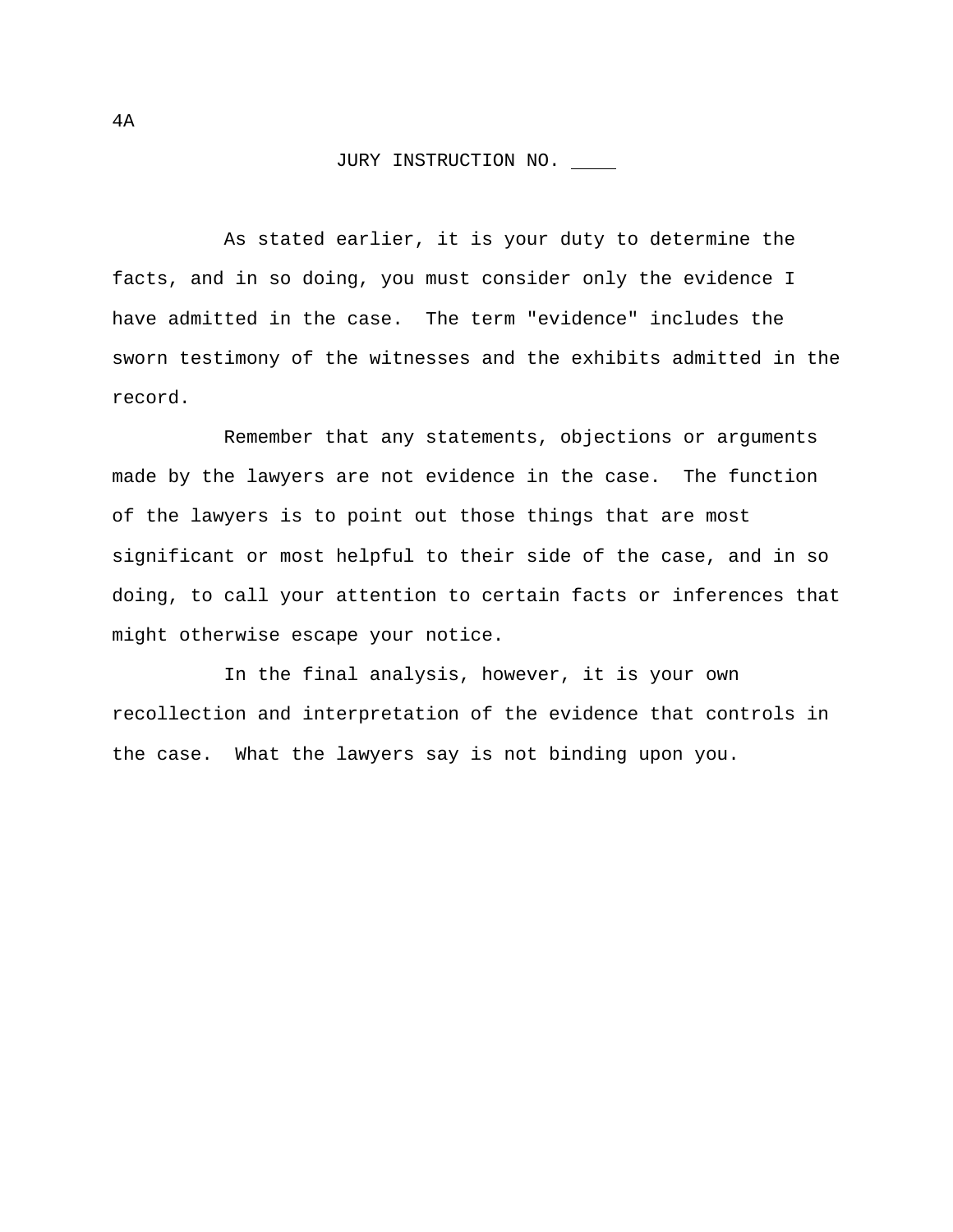As stated earlier, it is your duty to determine the facts, and in so doing, you must consider only the evidence I have admitted in the case. The term "evidence" includes (1) the sworn testimony of the witnesses, (2) the exhibits admitted in the record, and (3) any facts or testimony to which the parties have agreed and stipulated.

Remember that any statements, objections or arguments made by the lawyers are not evidence in the case. The function of the lawyers is to point out those things that are most significant or most helpful to their side of the case, and in so doing, to call your attention to certain facts or inferences that might otherwise escape your notice.

In the final analysis, however, it is your own recollection and interpretation of the evidence that controls in the case. What the lawyers say is not binding upon you. Also, during the course of a trial I occasionally make comments to the lawyers, or ask questions of a witness, or admonish a witness concerning the manner in which he/she should respond to the questions of counsel. Do not assume from anything I may have said that I have any opinion concerning any of the issues in this case. Except for my instructions to you on the law, you should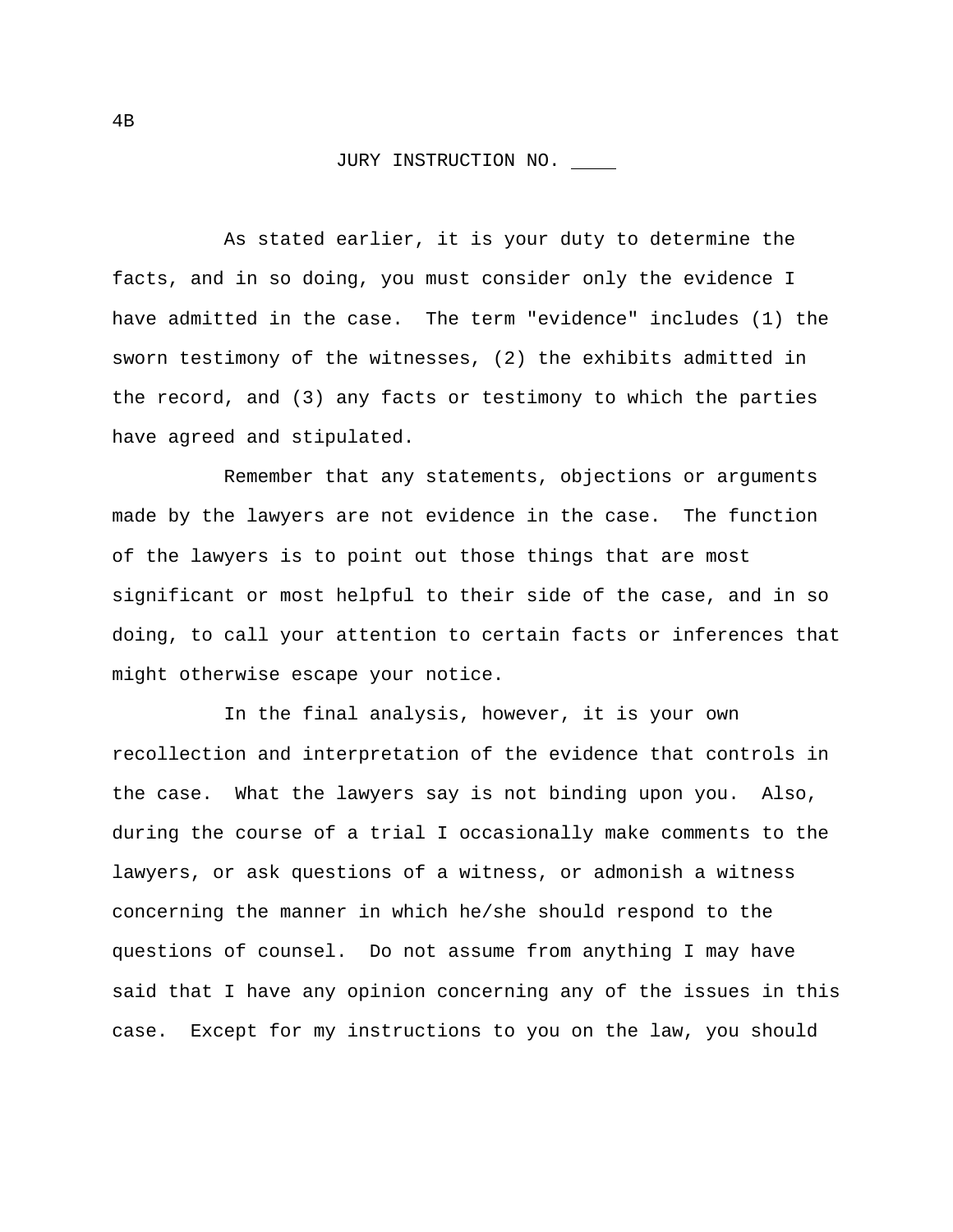disregard anything I may have said during the trial in arriving at your own findings as to the facts.

5

# JURY INSTRUCTION NO.

So while you should consider only the evidence in the case, you are permitted to draw such reasonable inferences from the testimony and exhibits as you feel are justified in the light of common experience. In other words, you may make deductions and reach conclusions which reason and common sense lead you to draw from the facts which have been established by the testimony and evidence in the case.

There are two kinds of evidence: direct and circumstantial. Direct evidence is testimony by a witness about what the witness personally saw or heard or did. Circumstantial evidence is indirect evidence, that is, it is proof of one or more facts from which one can find another fact.

You may consider both direct and circumstantial evidence in deciding this case. The law permits you to give equal weight to both, but it is for you to decide how much weight to give to any evidence.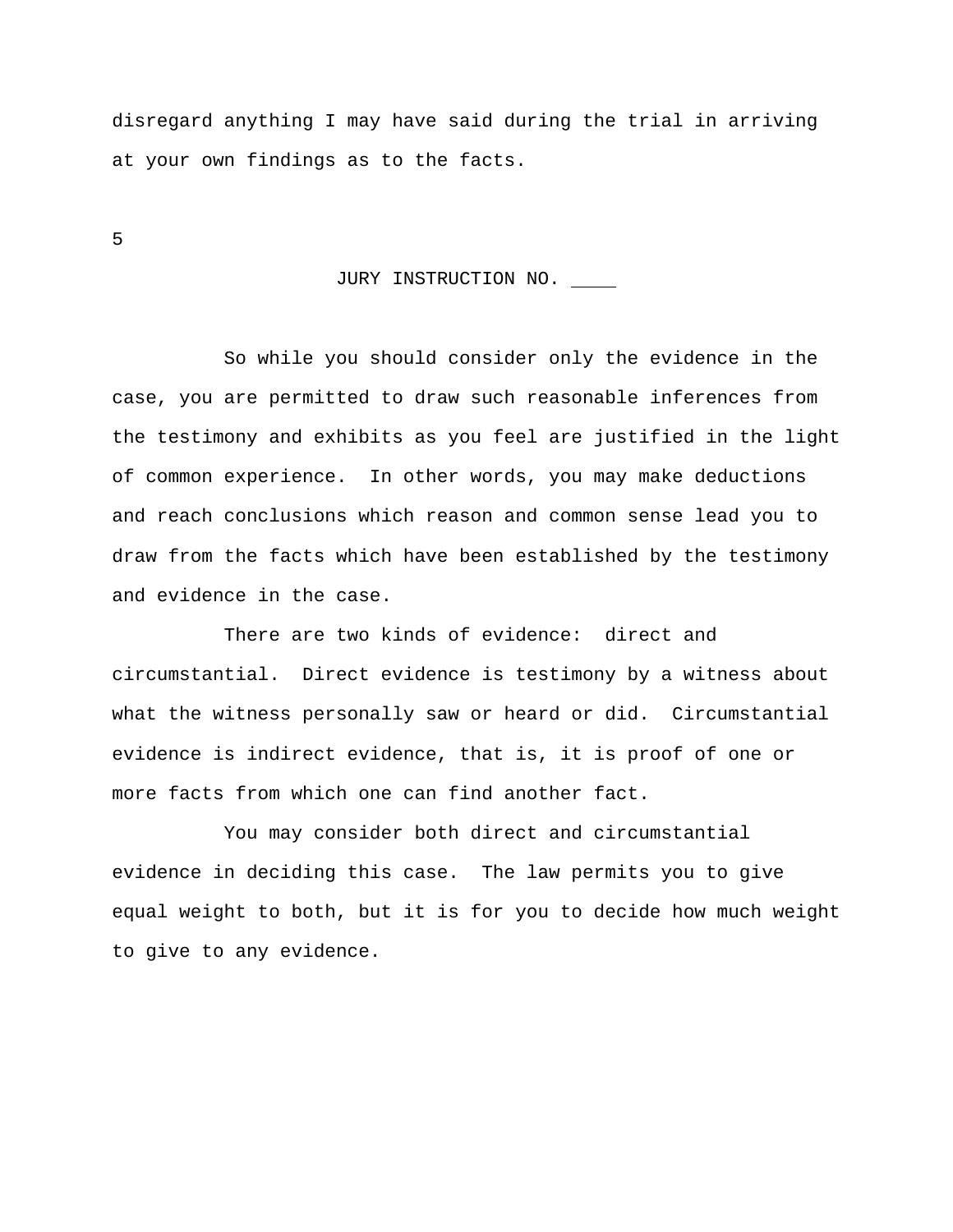Now I have said that you must consider all of the evidence. This does not mean, however, that you must accept all of the evidence as true or accurate.

You are the sole judges of the credibility or "believability" of each witness and the weight to be given to his/her testimony. In weighing the testimony of a witness, you should consider his/her relationship to the Government or the Defendant; his/her interest, if any, in the outcome of the case; his/her manner of testifying; his/her opportunity to observe or acquire knowledge concerning the facts about which he/she testified; his/her candor, fairness and intelligence; and the extent to which he/she has been supported or contradicted by other credible evidence. You may, in short, accept or reject the testimony of any witness in whole or in part.

Also, the weight of the evidence is not necessarily determined by the number of witnesses testifying as to the existence or non-existence of any fact. You may find that the testimony of a smaller number of witnesses as to any fact is more credible than the testimony of a larger number of witnesses to the contrary.

6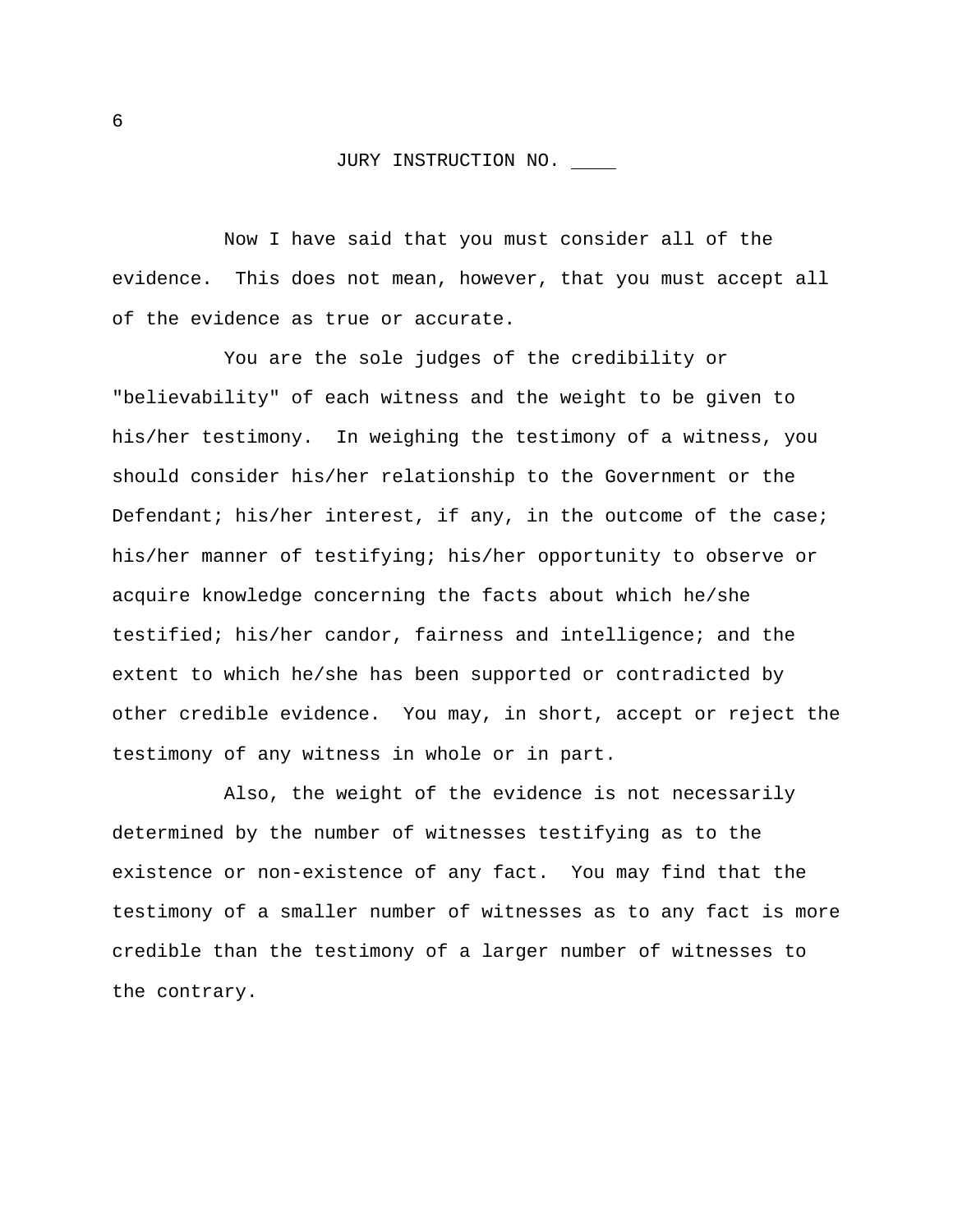A witness may be discredited or "impeached" by contradictory evidence, by a showing that he/she testified falsely concerning a material matter, or by evidence that at some other time the witness has said or done something, or has failed to say or do something, which is inconsistent with the witness' present testimony.

If you believe that any witness has been so impeached, then it is your exclusive province to give the testimony of that witness such credibility or weight, if any, as you may think it deserves.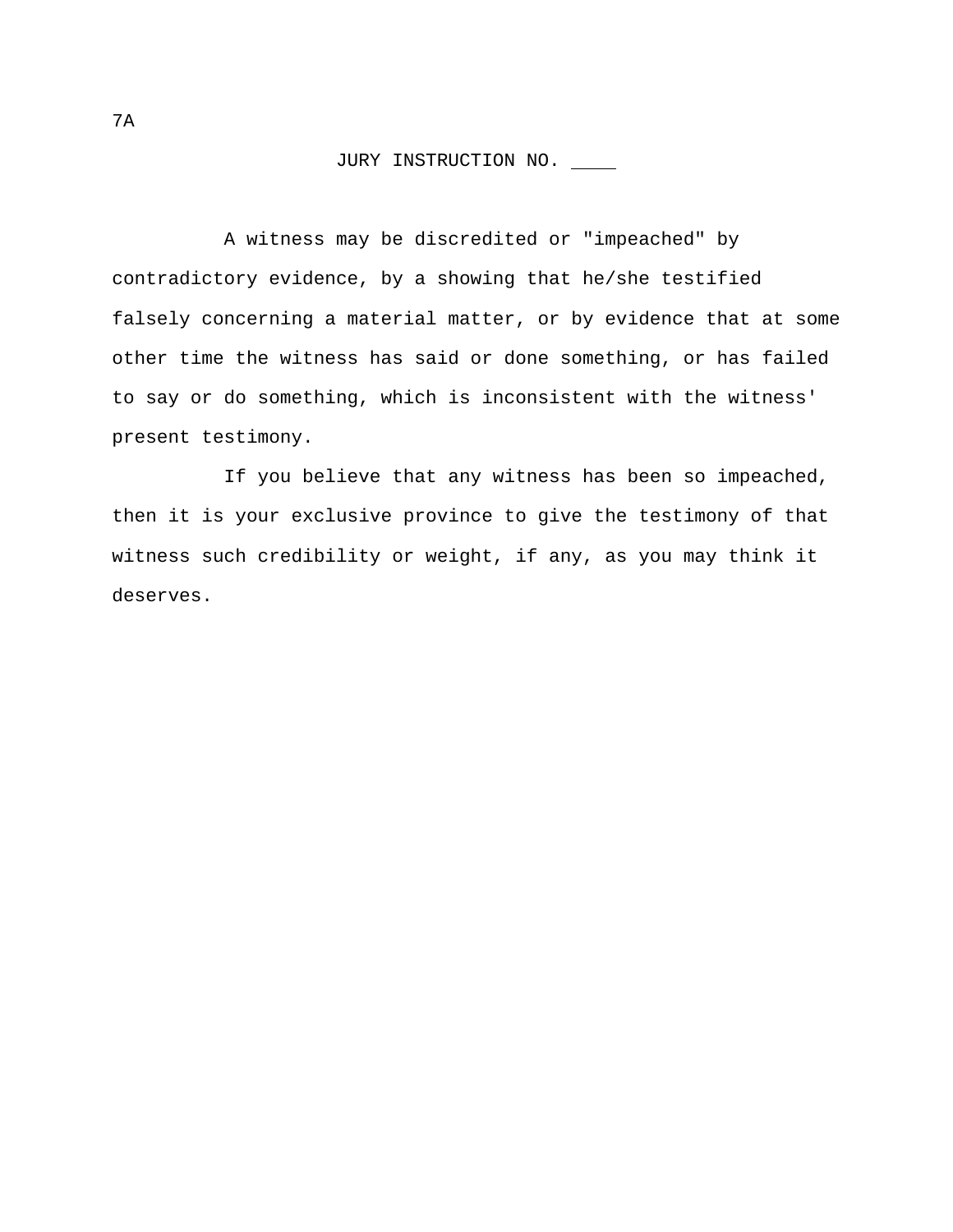A witness may be discredited or "impeached" by contradictory evidence, by a showing that he/she testified falsely concerning a material matter, or by evidence that at some other time the witness has said or done something, or has failed to say or do something, which is inconsistent with the witness' present testimony.

If you believe that any witness has been so impeached, then it is your exclusive province to give the testimony of that witness such credibility or weight, if any, as you may think it deserves.

The fact that a witness has previously been convicted of a felony, or a crime involving dishonesty or false statement, is also a factor you may consider in weighing the credibility of that witness. The fact of such a conviction does not necessarily destroy the witness' credibility, but is one of the circumstances you may take into account in determining the weight to be given to his/her testimony.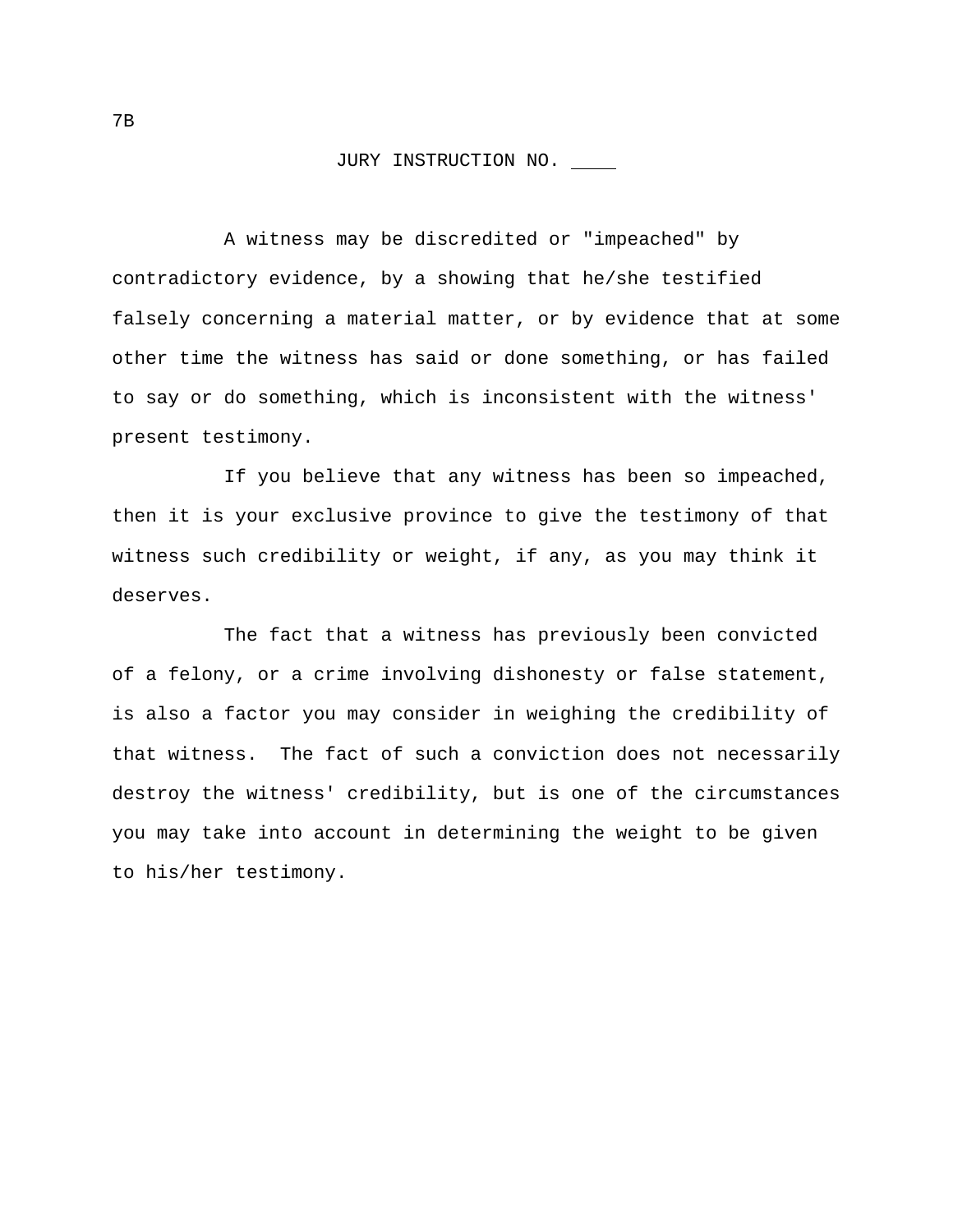A witness may be discredited or "impeached" by contradictory evidence, by a showing that he/she testified falsely concerning a material matter, or by evidence that at some other time the witness has said or done something, or has failed to say or do something, which is inconsistent with the witness' present testimony.

If you believe that any witness has been so impeached, then it is your exclusive province to give the testimony of that witness such credibility or weight, if any, as you may think it deserves.

As stated earlier, a Defendant has a right not to testify. If a Defendant does testify, however, his/her testimony should be weighed and considered, and his/her credibility determined, in the same way as that of any other witness.

7C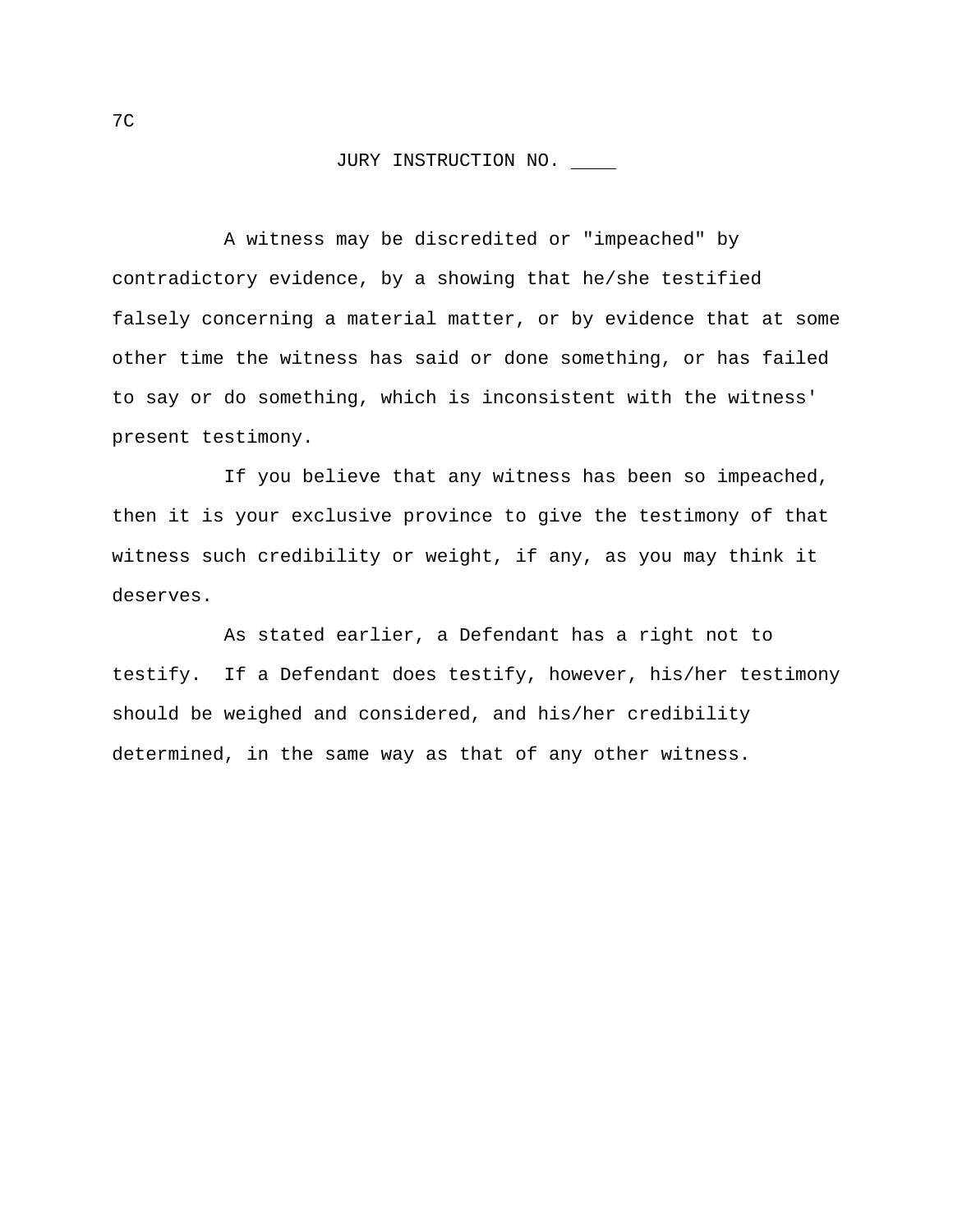A witness may be discredited or "impeached" by contradictory evidence, by a showing that he/she testified falsely concerning a material matter, or by evidence that at some other time the witness has said or done something, or has failed to say or do something, which is inconsistent with the witness' present testimony.

If you believe that any witness has been so impeached, then it is your exclusive province to give the testimony of that witness such credibility or weight, if any, as you may think it deserves.

A Defendant has a right not to testify. If a Defendant does testify, however, his/her testimony should be weighed and considered, and his/her credibility determined, in the same way as that of any other witness. Evidence of a Defendant's previous conviction of a crime is to be considered by you only insofar as it may affect the credibility of the Defendant as a witness, and must never be considered as evidence of guilt of the crime for which the Defendant is on trial.

7D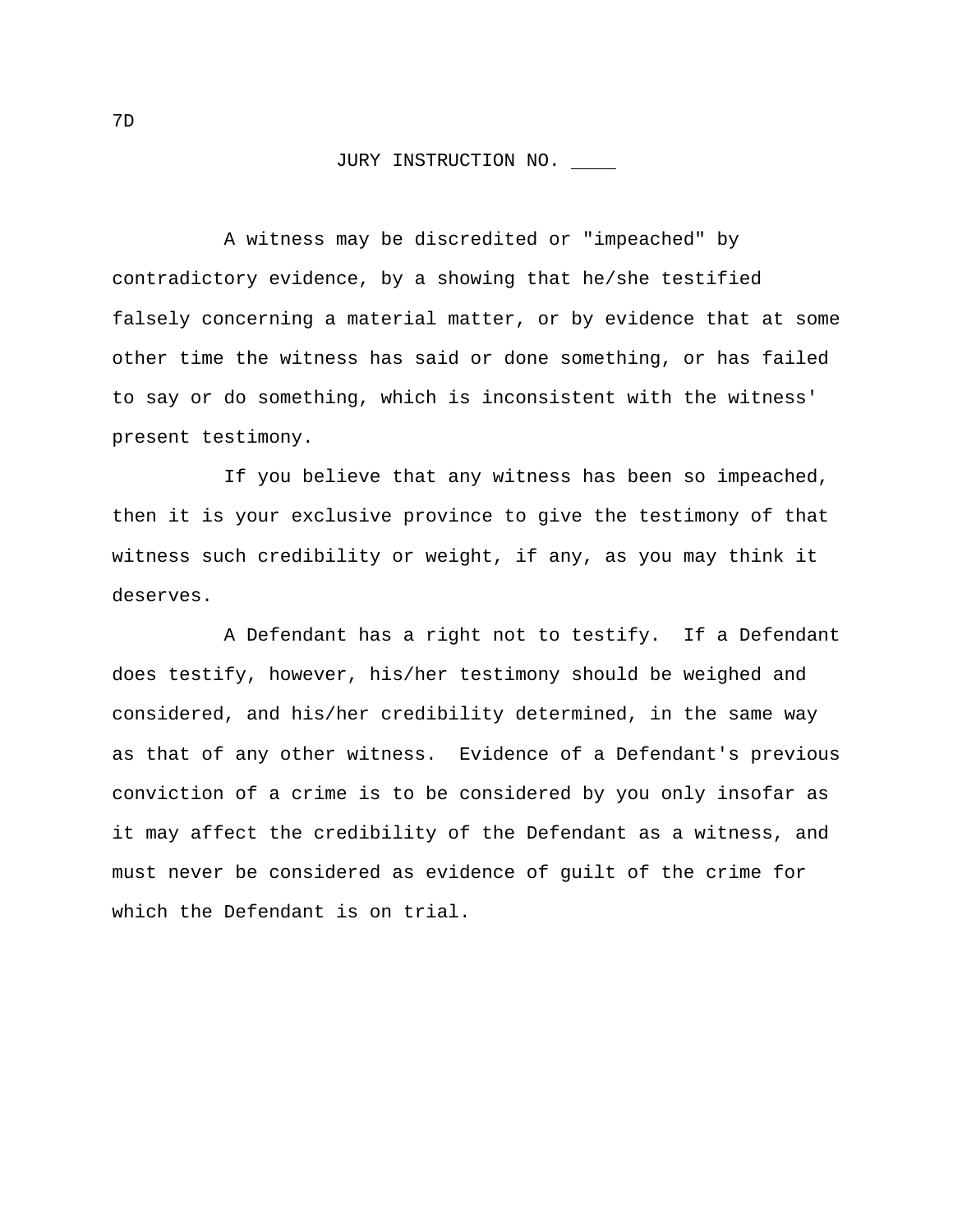The fact that a witness has previously been convicted of a felony, or a crime involving dishonesty or false statement, is also a factor you may consider in weighing the credibility of that witness. The fact of such a conviction does not necessarily destroy the witness' credibility, but is one of the circumstances you may take into account in determining the weight to be given to his/her testimony.

As stated before, a Defendant has a right not to testify. If a Defendant does testify, however, his/her testimony should be weighed and considered, and his/her credibility determined, in the same way as that of any other witness.

7E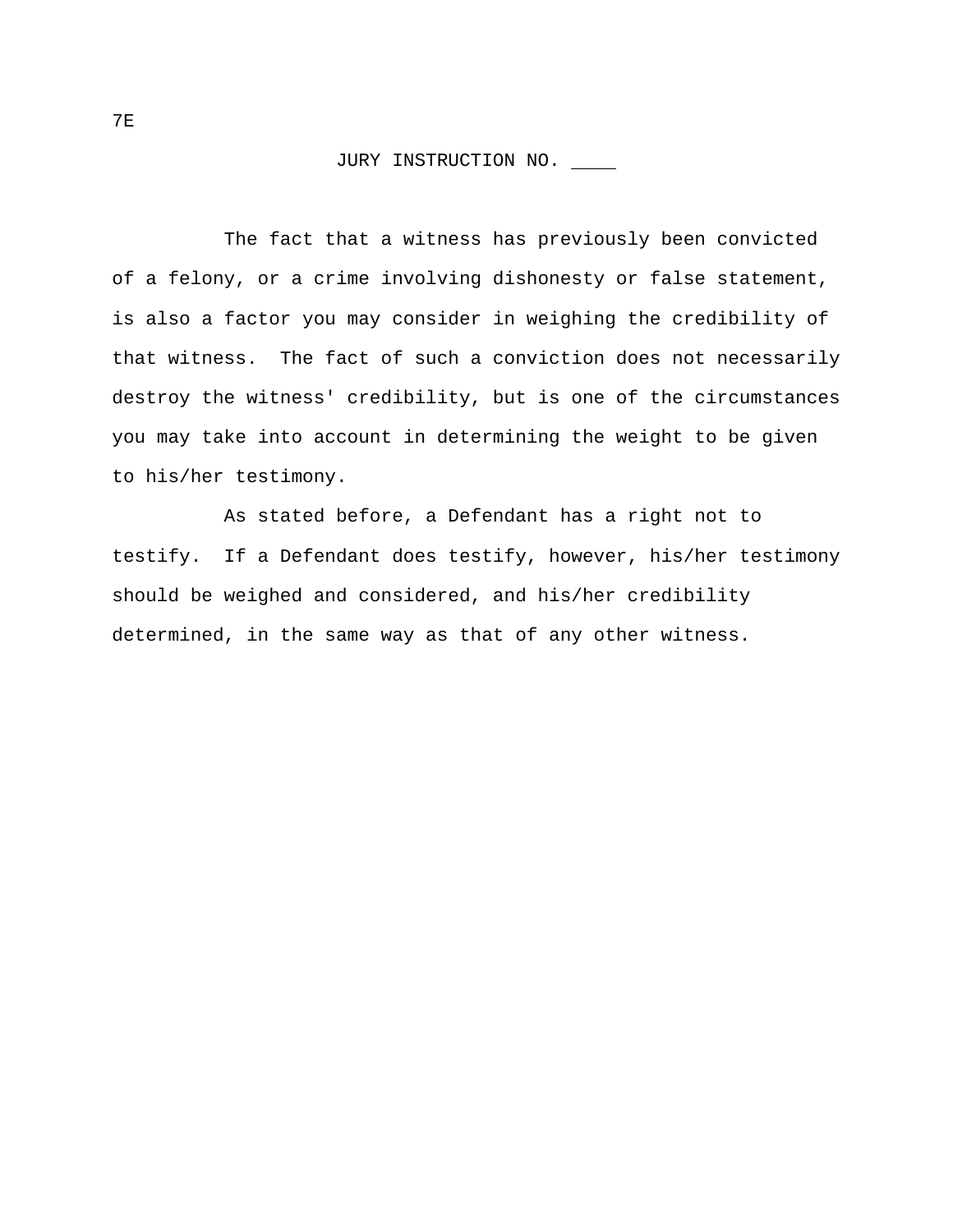The fact that a witness has previously been convicted of a felony, or a crime involving dishonesty or false statement, is also a factor you may consider in weighing the credibility of that witness. The fact of such a conviction does not necessarily destroy the witness' credibility, but is one of the circumstances you may take into account in determining the weight to be given to his/her testimony.

As stated before, a Defendant has a right not to testify. If a Defendant does testify, however, his/her testimony should be weighed and considered, and his/her credibility determined, in the same way as that of any other witness. Evidence of a Defendant's previous conviction of a crime is to be considered by you only insofar as it may affect the credibility of the Defendant as witness, and must never be considered as evidence of guilt of the crime for which the Defendant is on trial.

7F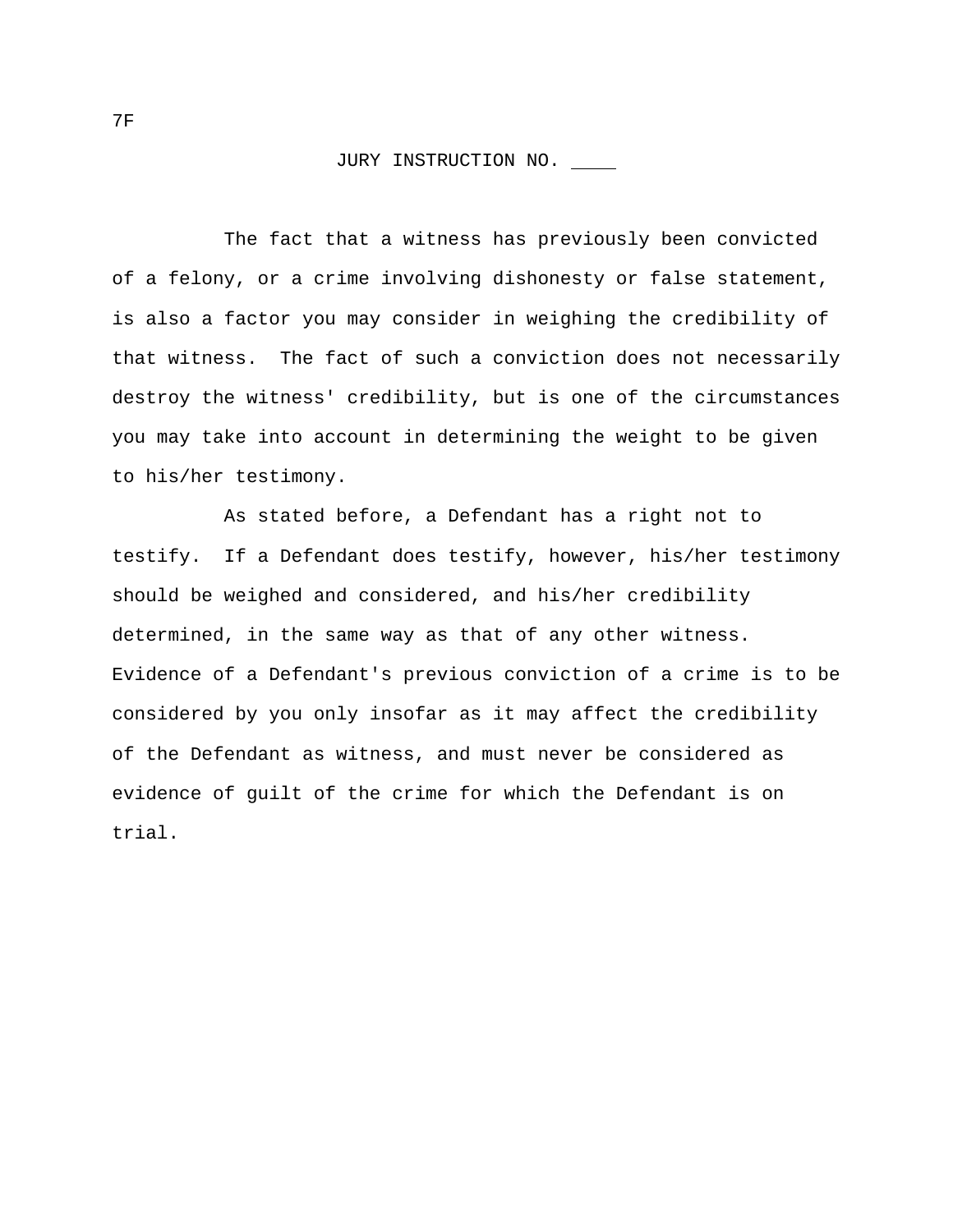A witness may be discredited or "impeached" by contradictory evidence, by a showing that he/she testified falsely concerning a material matter, or by evidence that at some other time the witness has said or done something, or has failed to say or do something, which is inconsistent with the witness' present testimony.

A witness may be discredited or impeached by evidence that the general reputation of the witness for truth and veracity is bad in the community where the witness now resides, or has recently resided. If you believe that any witness has been so impeached, then it is your exclusive province to give the testimony of that witness such credibility or weight, if any, as you may think it deserves.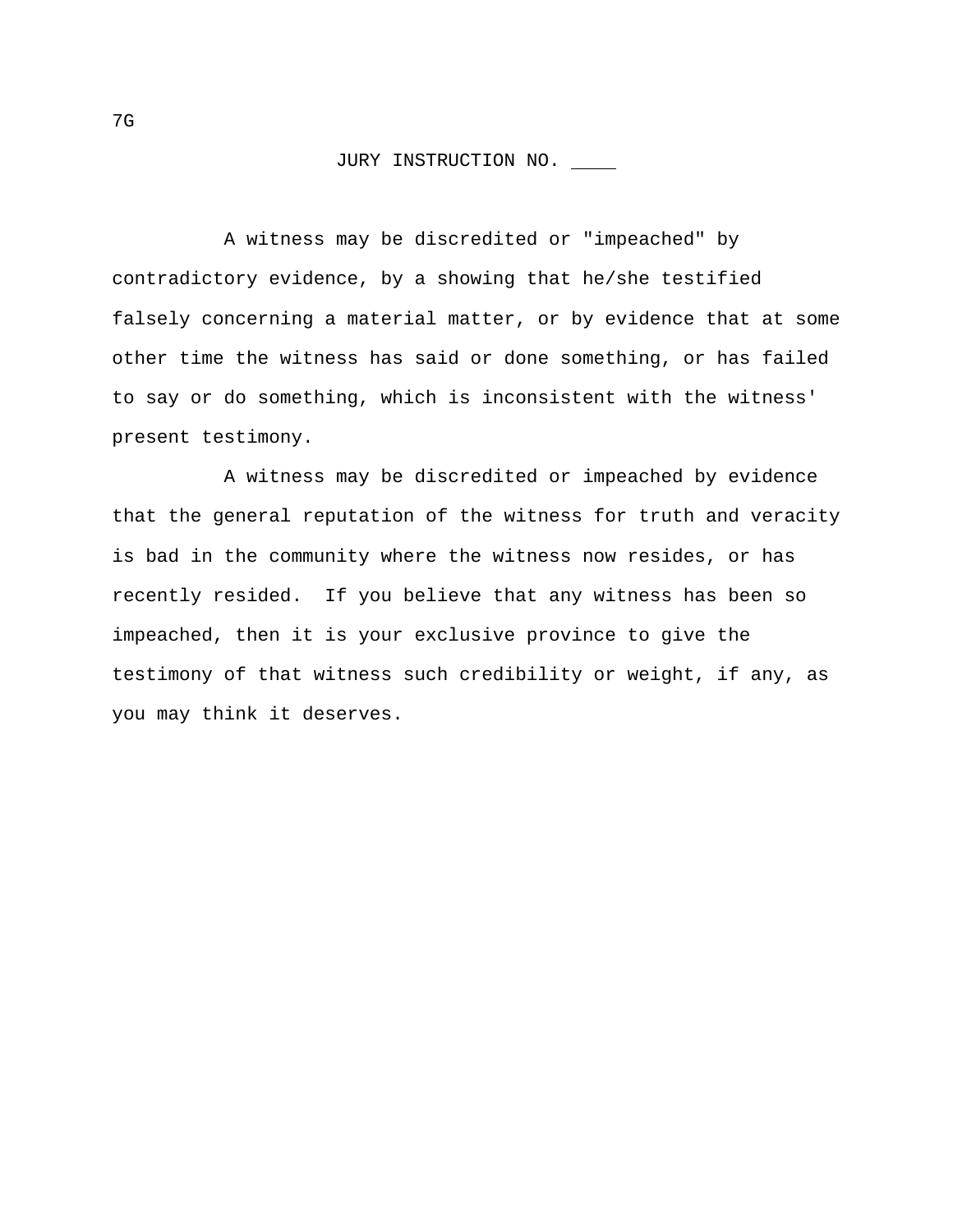The fact that a witness has previously been convicted of a felony, or a crime involving dishonesty or false statement, is also a factor you may consider in weighing the credibility of that witness. The fact of such a conviction does not necessarily destroy the witness' credibility, but is one of the circumstances you may take into account in determining the weight to be given to his/her testimony.

A witness may be discredited or impeached by evidence that the general reputation of the witness for truth and veracity is bad in the community where the witness now resides, or has recently resided. If you believe that any witness has been so impeached, then it is your exclusive province to give the testimony of that witness such credibility or weight, if any, as you may think it deserves.

7H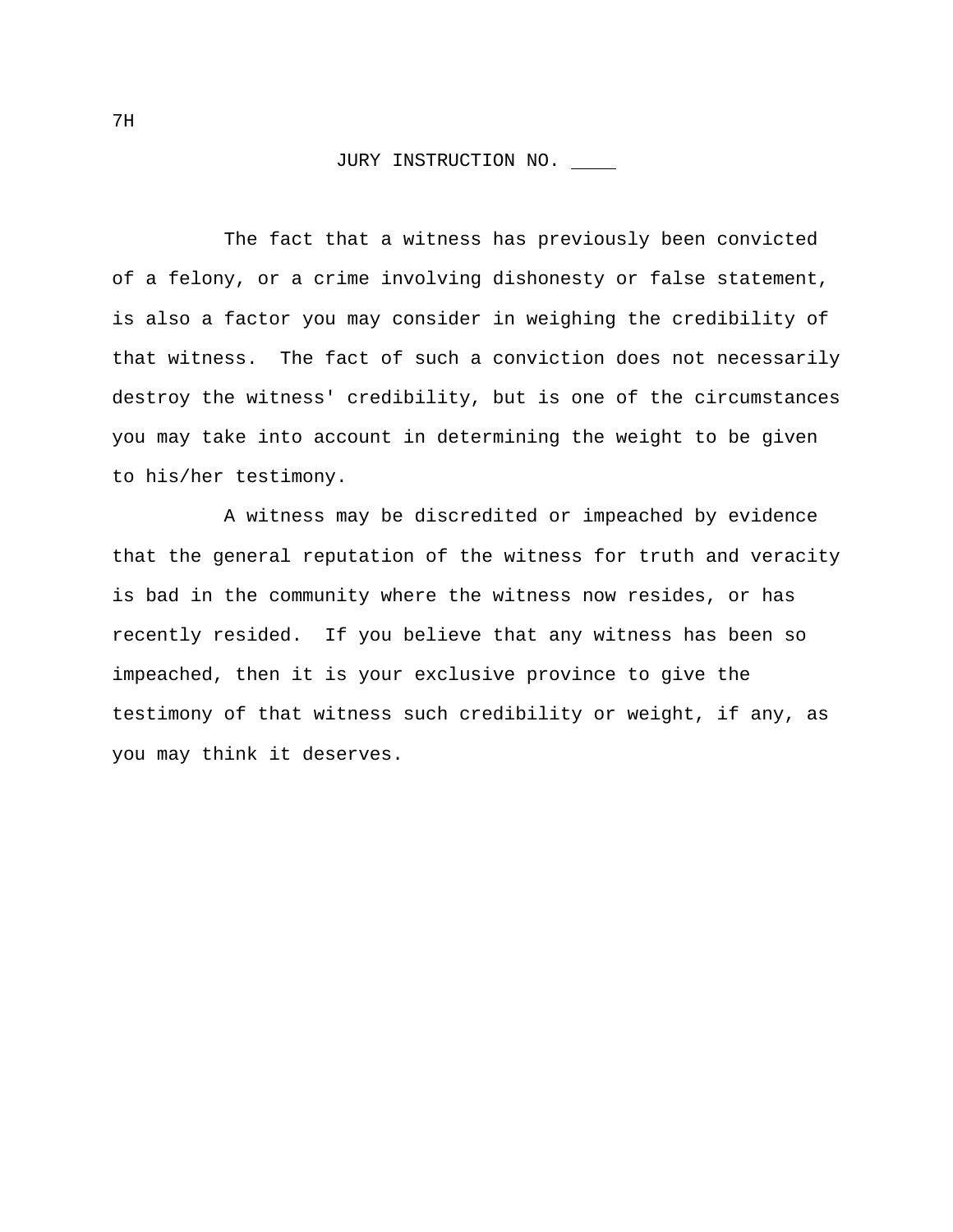A witness may be discredited or "impeached" by contradictory evidence, by a showing that he/she testified falsely concerning a material matter, or by evidence that at some other time the witness has said or done something, or has failed to say or do something, which is inconsistent with the witness' present testimony.

If you believe that any witness has been so impeached, then it is your exclusive province to give the testimony of that witness such credibility or weight, if any, as you may think it deserves.

The fact that a witness has previously been convicted of a felony, or a crime involving dishonesty or false statement, is also a factor you may consider in weighing the credibility of that witness. The fact of such a conviction does not necessarily destroy the witness' credibility, but is one of the circumstances you may take into account in determining the weight to be given to his/her testimony.

A Defendant has a right not to testify. If a Defendant does testify, however, his/her testimony should be weighed and considered, and his/her credibility determined, in the same way as that of any other witness. Evidence of a Defendant's previous conviction of a crime is to be considered by you only insofar as it may affect the credibility of the Defendant as a witness, and

7I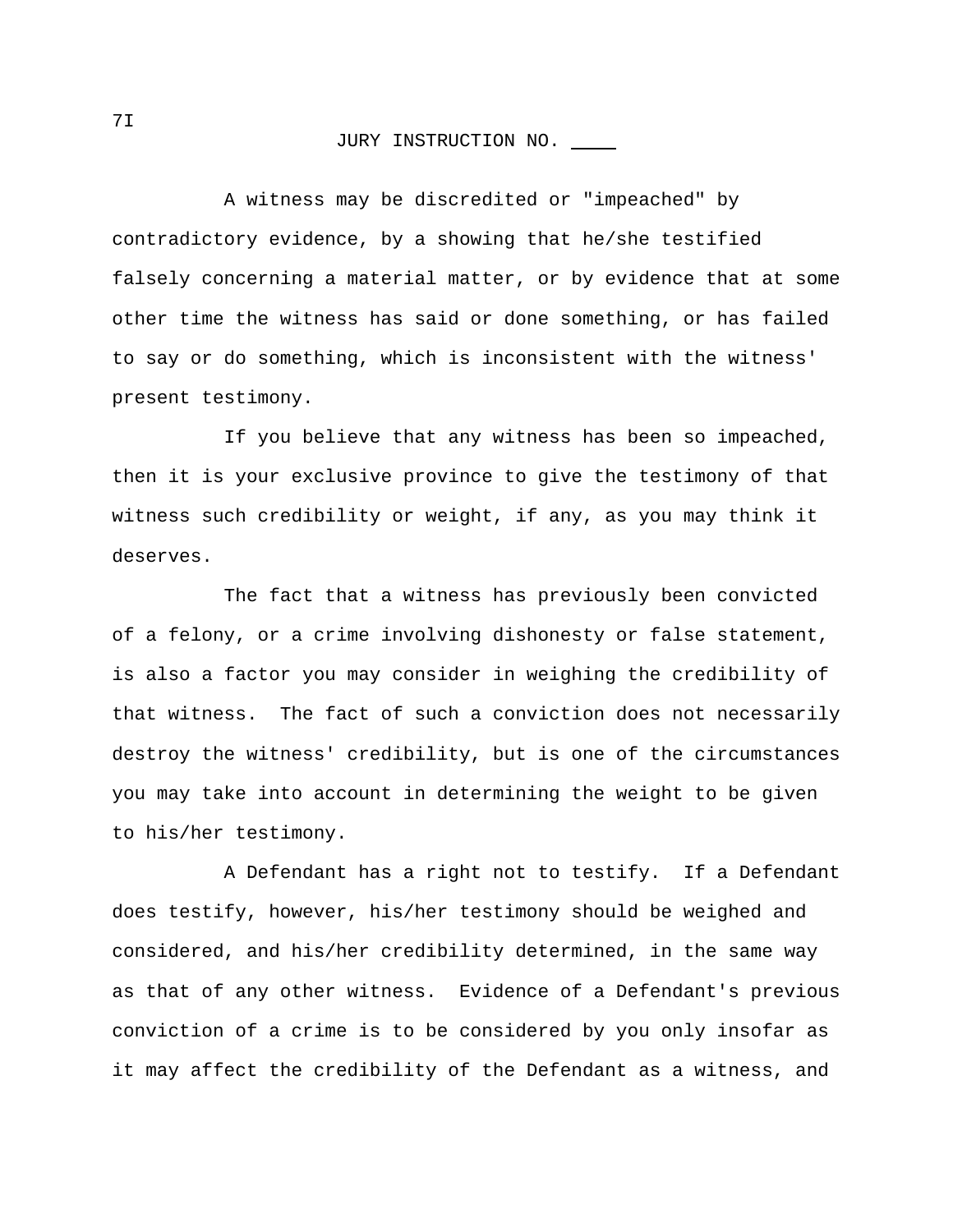must never be considered as evidence of guilt of the crime for which the Defendant is on trial.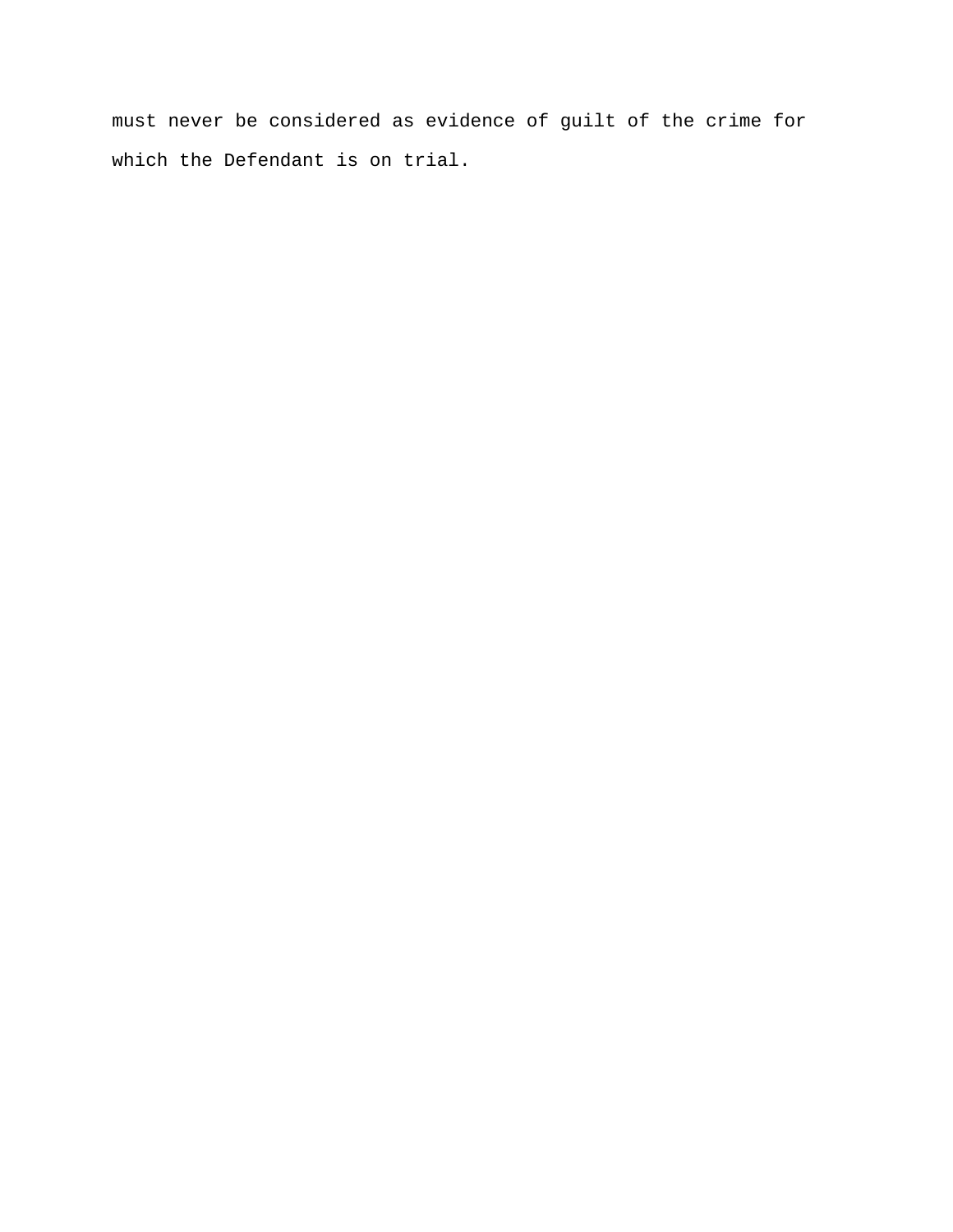The rules of evidence provide that if scientific, technical, or other specialized knowledge might assist the jury in understanding the evidence or in determining a fact in issue, a witness qualified as an expert by knowledge, skill, experience, training, or education, may testify and state his/her opinion concerning such matters.

You should consider each expert opinion received in evidence in this case and give it such weight as you may think it deserves. If you should decide that the opinion of an expert witness is not based upon sufficient education and experience, or if you should conclude that the reasons given in support of the opinion are not sound, or that the opinion is outweighed by other evidence, then you may disregard the opinion entirely.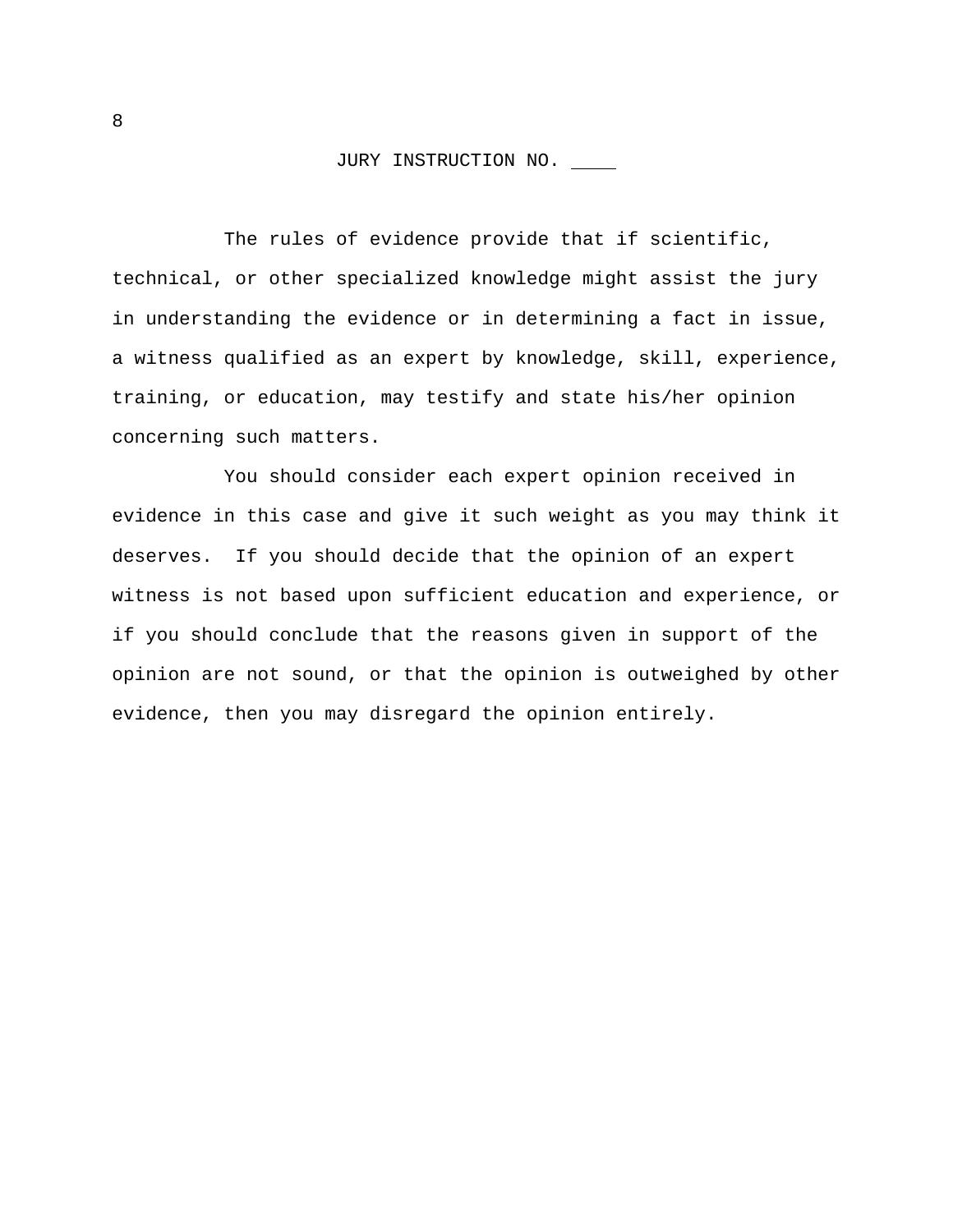You will note that the indictment charges that the offense was committed "on or about" a certain date. The proof need not establish with certainty the exact date of the alleged offense. It is sufficient if the evidence in the case establishes beyond a reasonable doubt that the offense was committed on a date reasonably near the date alleged.

The word "knowingly", as that term has been used from time to time in these instructions, means that the act was done voluntarily and intentionally and not because of mistake or accident.

The word "willfully", as that term has been used from time to time in these instructions, means that the act was committed voluntarily and purposely, with the specific intent to do something the law forbids.

9A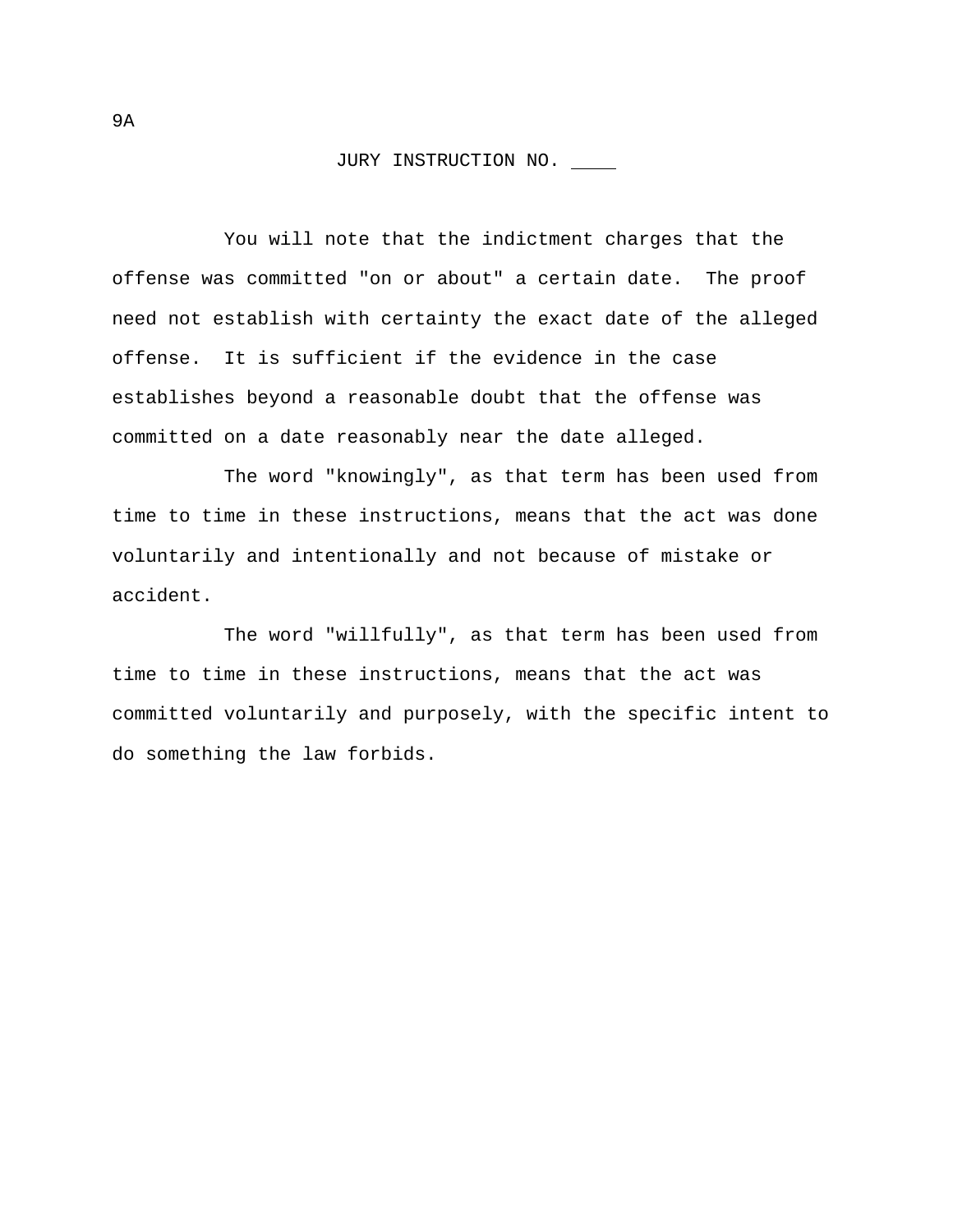You will note that the indictment charges that the offense was committed "on or about" a certain date. The proof need not establish with certainty the exact date of the alleged offense. It is sufficient if the evidence in the case establishes beyond a reasonable doubt that the offense was committed on a date reasonably near the date alleged.

The word "knowingly", as that term has been used from time to time in these instructions, means that the act was done voluntarily and intentionally and not because of mistake or accident.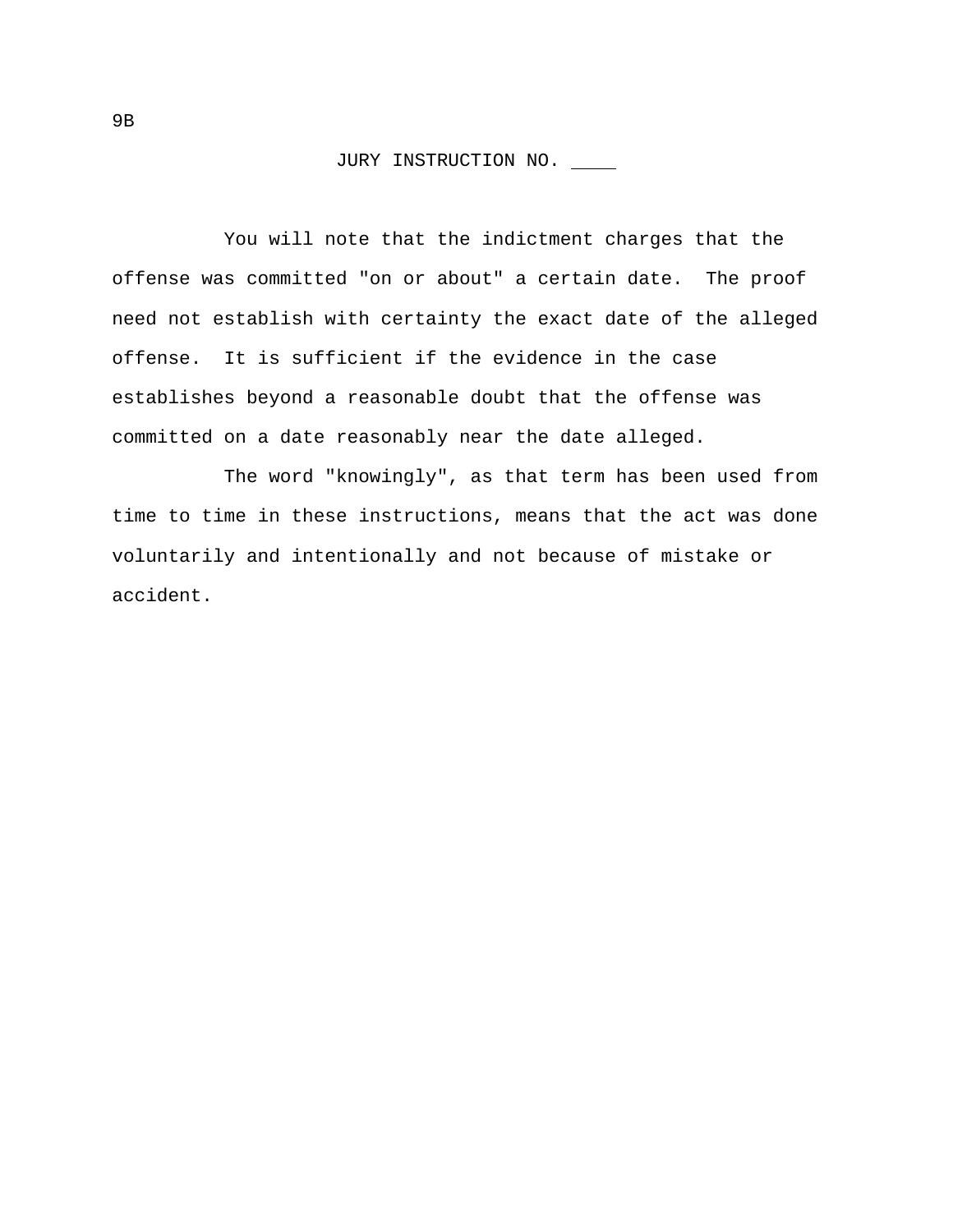I caution you, members of the Jury, that you are here to determine the guilt or innocence of the accused from the evidence in this case. The Defendant is not on trial for any act or conduct or offense not alleged in the indictment. Neither are you called upon to return a verdict as to the guilt or innocence of any other person or persons not on trial as a Defendant in this case.

Also, the punishment provided by law for the offense charged in the indictment is a matter exclusively within the province of the court or judge, and should never be considered by the jury in any way, in arriving at an impartial verdict as to the guilt or innocence of the accused.

10A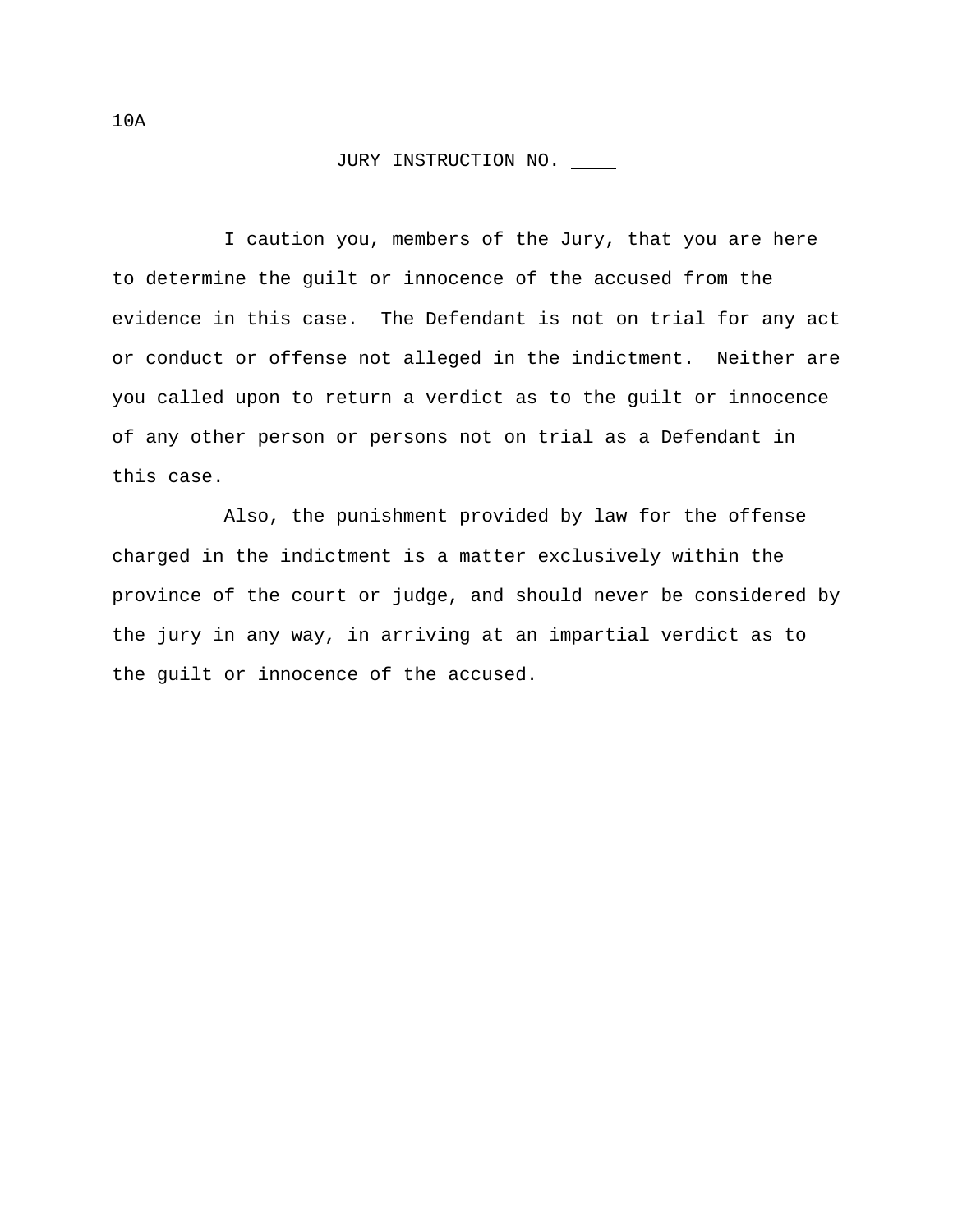A separate crime or offense is charged in each count of the indictment. Each charge and the evidence pertaining to it should be considered separately. The fact that you may find the Defendant guilty or not guilty as to one of the offenses charged should not control your verdict as to any other offense charged.

I caution you, members of the Jury, that you are here to determine the guilt or innocence of the accused from the evidence in this case. The Defendant is not on trial for any act or conduct or offense not alleged in the indictment. Neither are you called upon to return a verdict as to the guilt or innocence of any other person or persons not on trial as a Defendant in this case.

Also, the punishment provided by law for the offense charged in the indictment is a matter exclusively within the province of the court or judge, and should never be considered by the jury in any way, in arriving at an impartial verdict as to the guilt or innocence of the accused.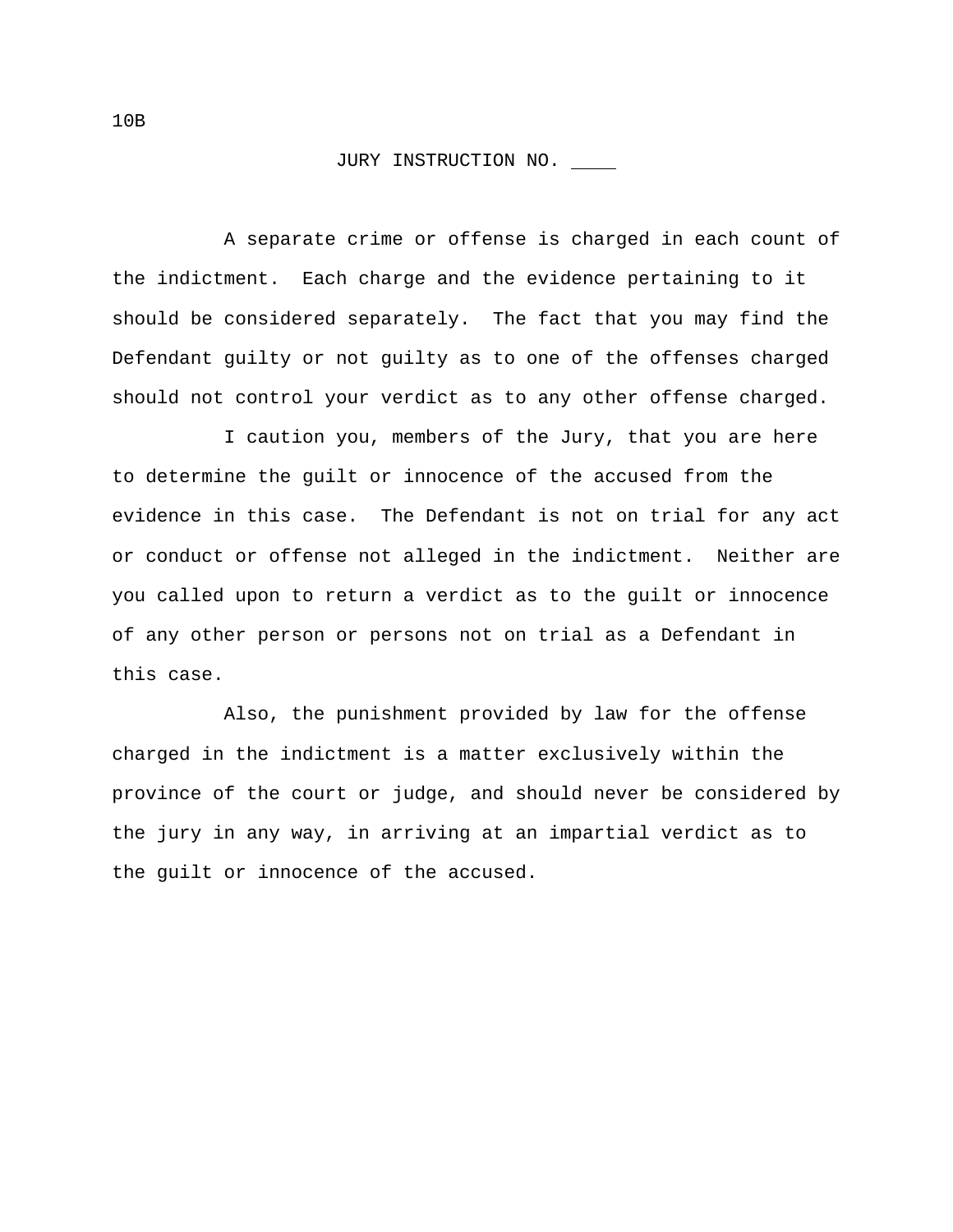The case of each Defendant and the evidence pertaining to him/her should be considered separately and individually. The fact that you may find one of the Defendants guilty or not guilty should not control your verdict as to any other Defendant.

I caution you, members of the Jury, that you are here to determine the guilt or innocence of the accused from the evidence in this case. The Defendant is not on trial for any act or conduct or offense not alleged in the indictment. Neither are you called upon to return a verdict as to the guilt or innocence of any other person or persons not on trial as a Defendant in this case.

Also, the punishment provided by law for the offense charged in the indictment is a matter exclusively within the province of the court or judge, and should never be considered by the jury in any way, in arriving at an impartial verdict as to the guilt or innocence of the accused.

10C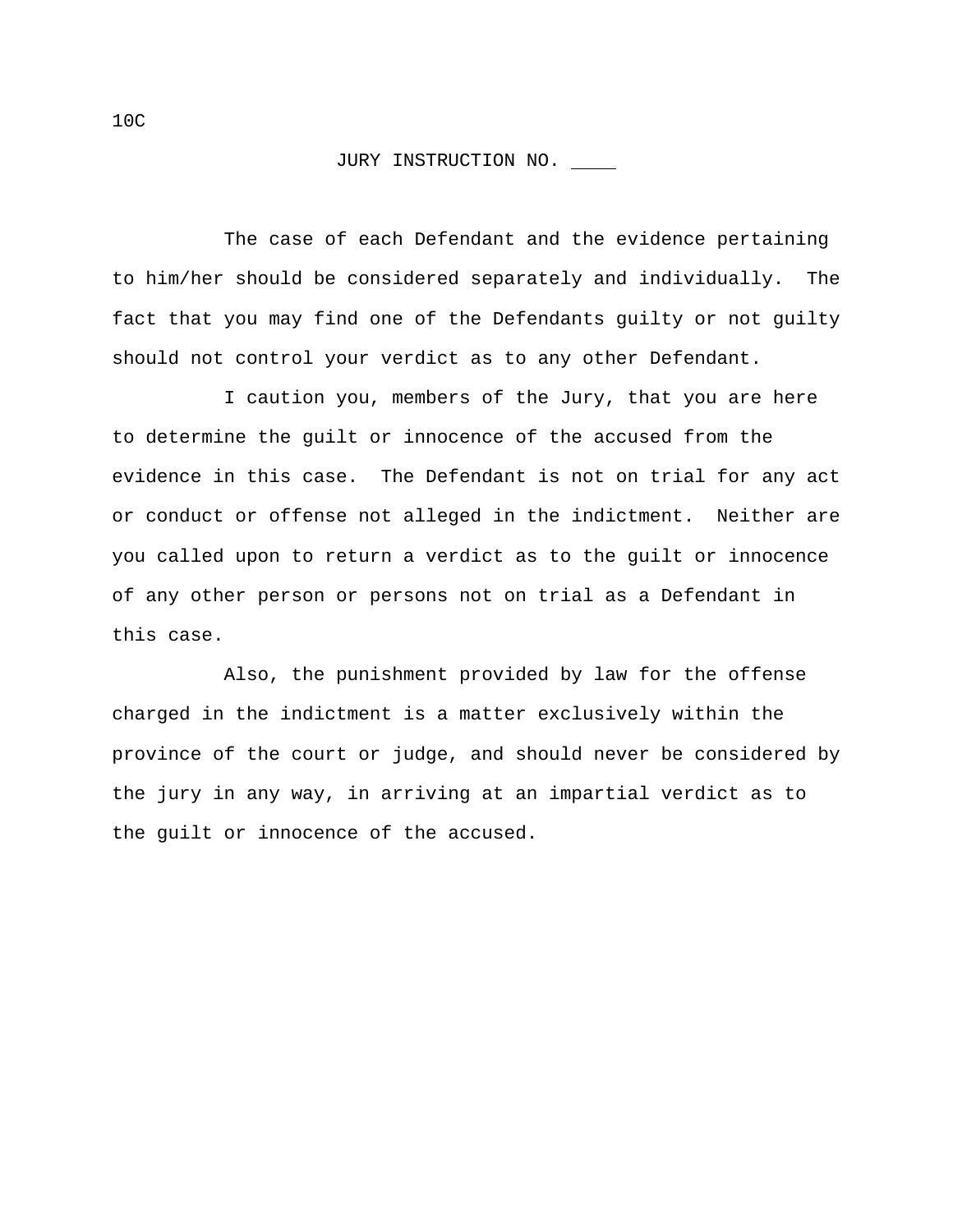A separate crime or offense is charged against one or more of the Defendants in each count of the indictment. Each offense, and the evidence pertaining to it, should be considered separately. Also, the case of each Defendant should be considered separately and individually. The fact that you may find one of the Defendants guilty or not guilty of any of the offenses charged should not control your verdict as to any other offense or any other Defendant.

I caution you, members of the Jury, that you are here to determine the guilt or innocence of the accused from the evidence in this case. The Defendant is not on trial for any act or conduct or offense not alleged in the indictment. Neither are you called upon to return a verdict as to the guilt or innocence of any other person or persons not on trial as a Defendant in this case.

Also, the punishment provided by law for the offense charged in the indictment is a matter exclusively within the province of the court or judge, and should never be considered by the jury in any way, in arriving at an impartial verdict as to the guilt or innocence of the accused.

10D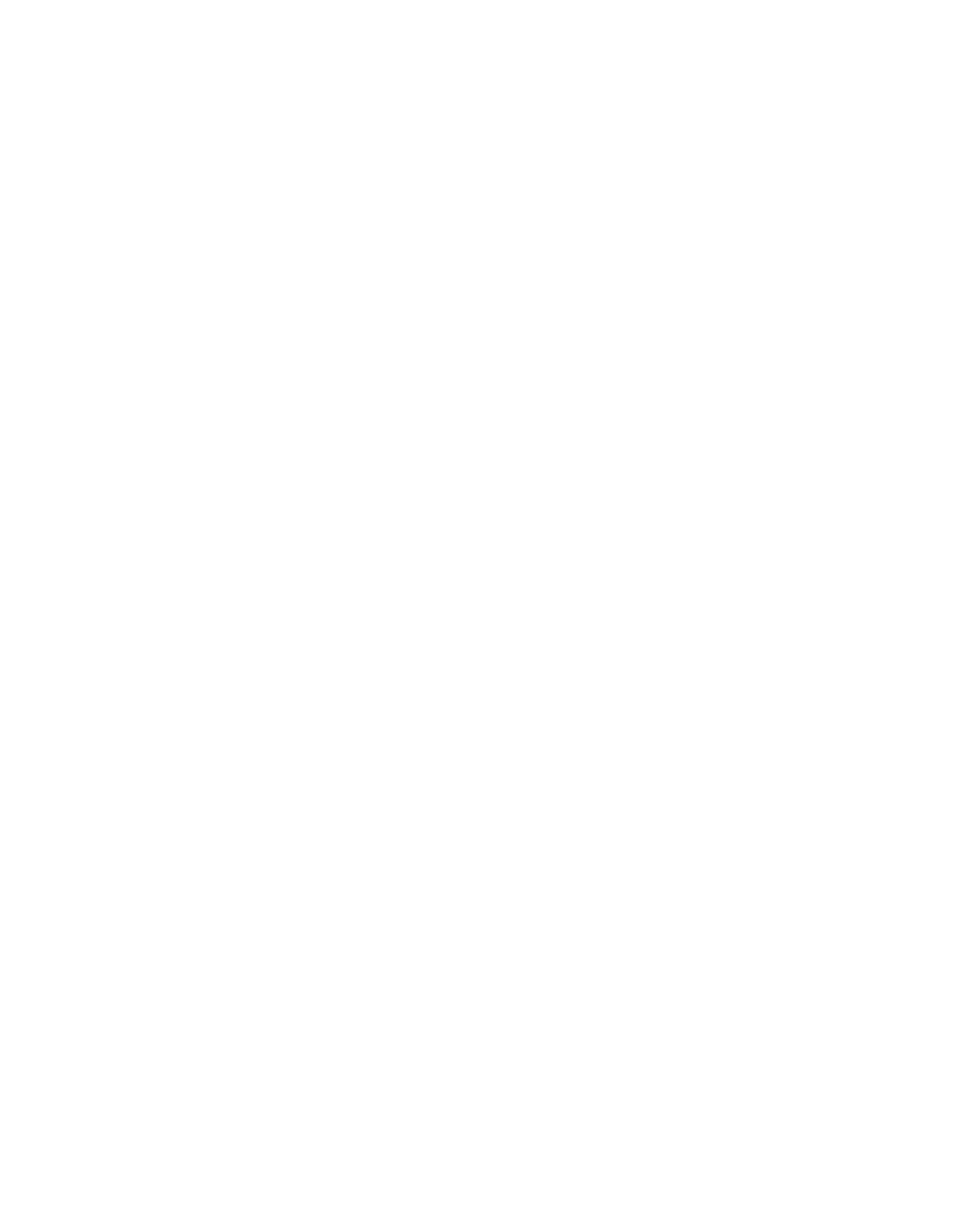Any verdict must represent the considered judgment of each juror. In order to return a verdict, it is necessary that each juror agree thereto. In other words, your verdict must be unanimous.

It is your duty as jurors, to consult with one another, and to deliberate in an effort to reach agreement if you can do so without violence to individual judgment. Each of you must decide the case for yourself, but only after an impartial consideration of the evidence in the case with your fellow jurors. In the course of your deliberations, do not hesitate to re-examine your own views and change your opinion if convinced it is erroneous. But do not surrender your honest conviction as to the weight or effect of the evidence solely because of the opinion of your fellow jurors, or for the mere purpose of returning a verdict.

Remember at all times, you are not partisans. You are judges -- judges of the facts. Your sole interest is to seek the truth from the evidence in the case.

11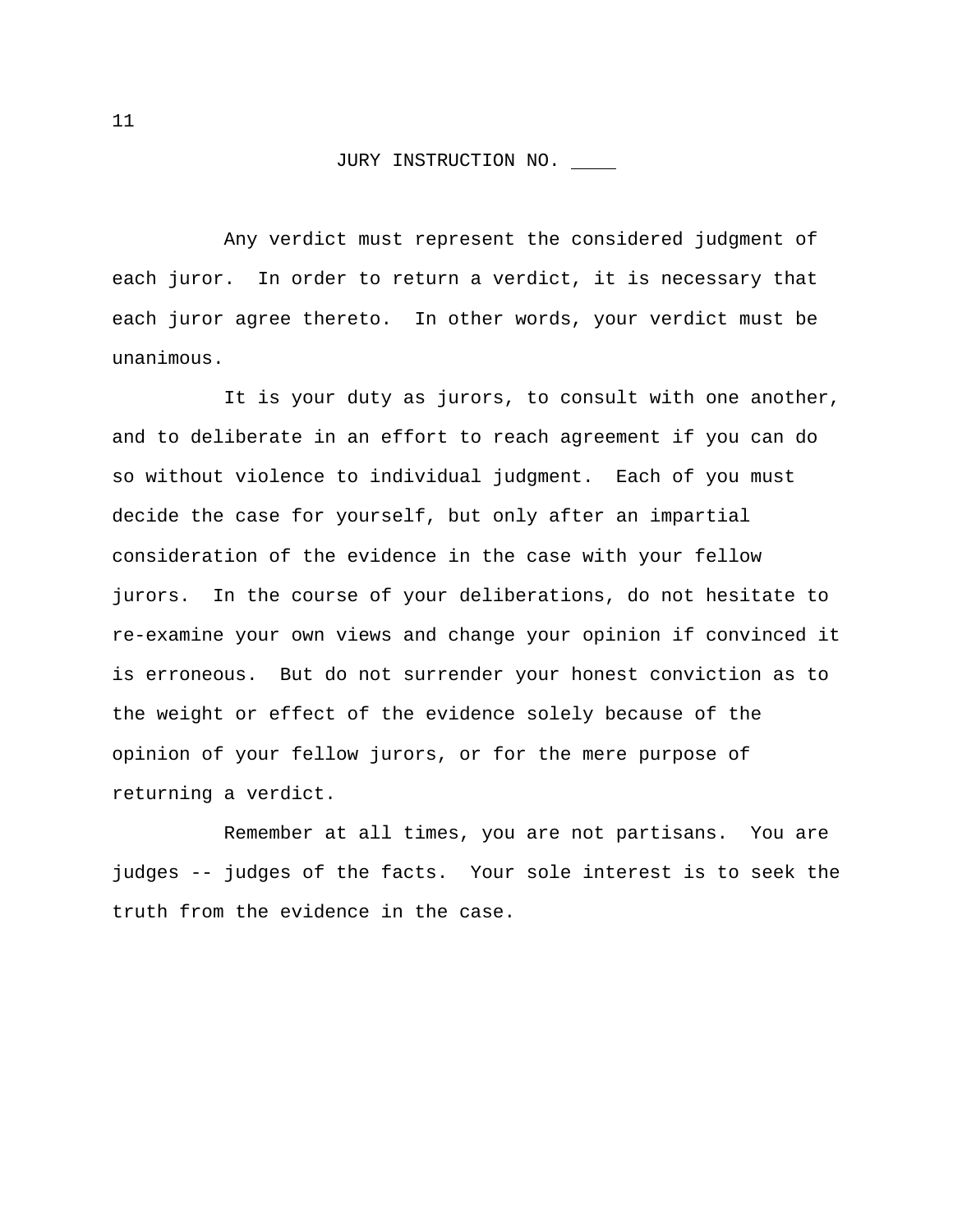Upon retiring to the jury room you should first select one of your number to act as your foreperson who will preside over your deliberations and will be your spokesman here in court. A form of verdict has been prepared for your convenience.

#### (Explain verdict)

You will take the verdict form to the jury room and when you have reached unanimous agreement as to your verdict, you will have your foreperson fill it in, date and sign it, and then return to the courtroom.

If, during your deliberations, you should desire to communicate with the Court, please reduce your message or question to writing signed by the foreperson, and pass the note to the marshal who will bring it to my attention. I will then respond as promptly as possible, either in writing or by having you returned to the courtroom so that I can address you orally. I caution you, however, with regard to any message or question you might send, that you should never state or specify your numerical division at the time.

12A